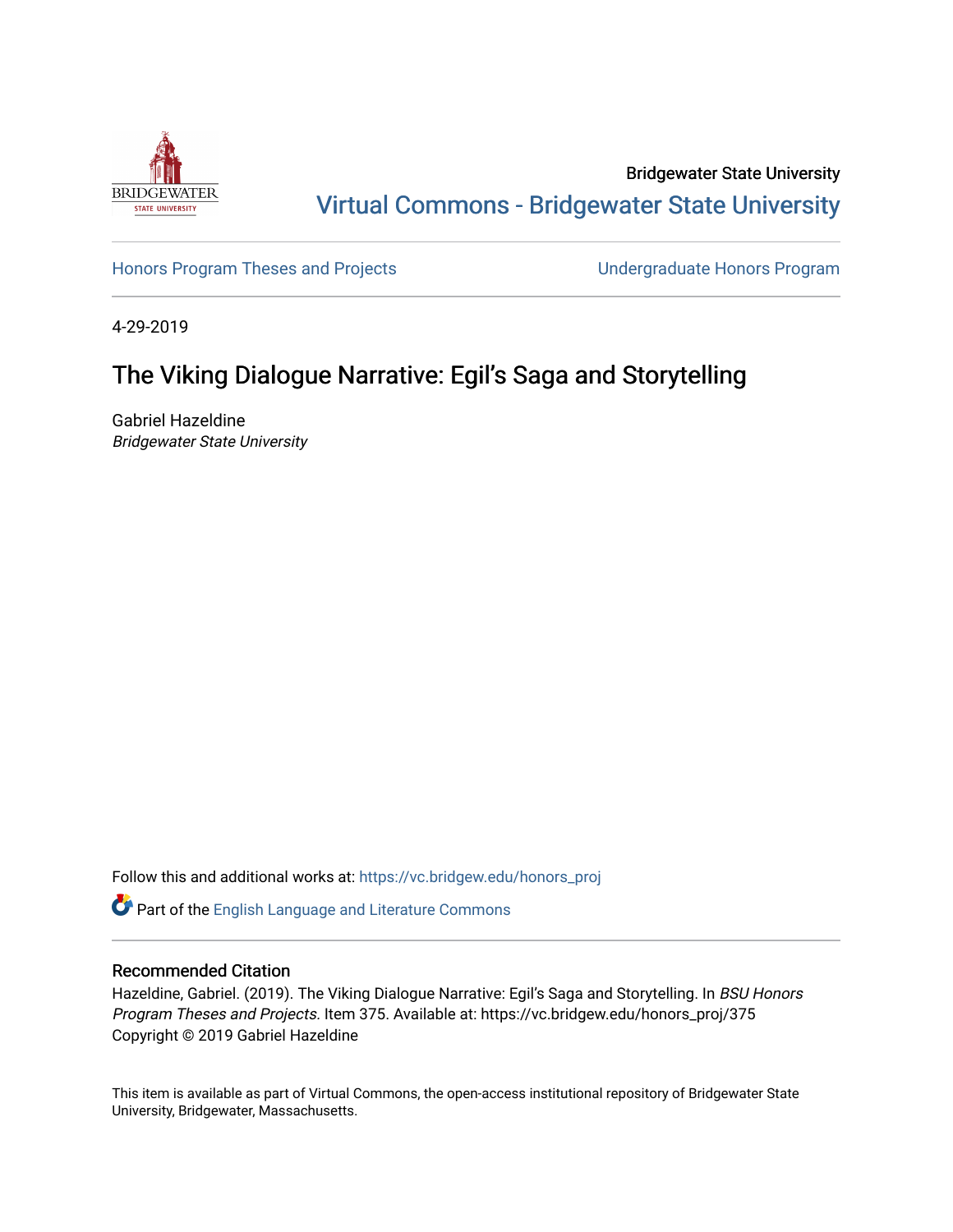The Viking Dialogue Narrative: Egil's Saga and Storytelling Gabriel Hazeldine

Submitted in Partial Completion of the Requirements for Departmental Honors in English Bridgewater State University April 29, 2019

Dr. John P. Sexton, Thesis Advisor Prof. Evan Dardano, Committee Member Prof. James Norman, Committee Member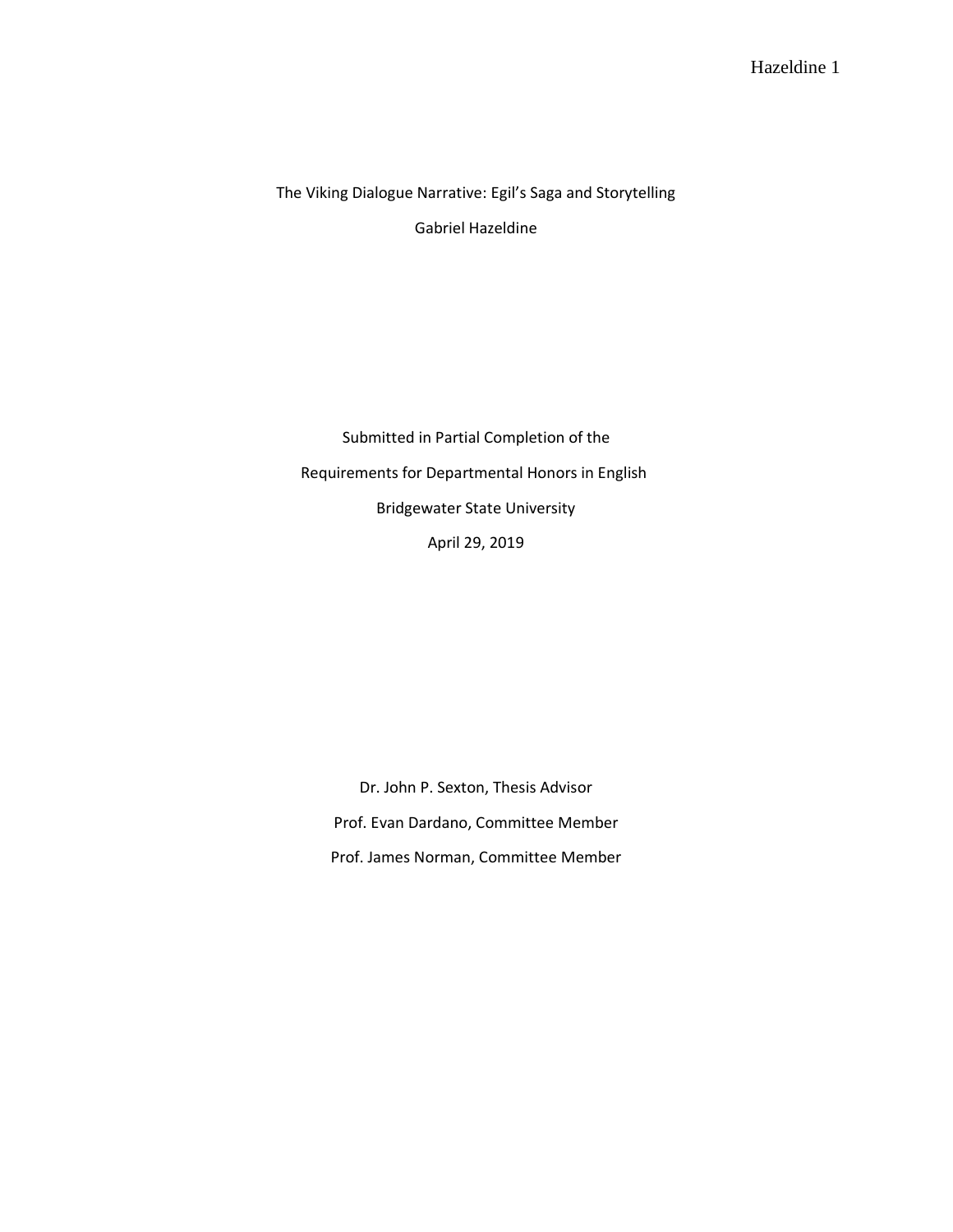The Viking Dialogue Narrative: Egil's Saga and Storytelling

## **Abstract**

Egil's Saga<sup>1</sup> invites inquiry about its composition with its unique use of poetry and prose. Its origins in the traditions of the Icelandic sagas grounds the text within a historical and cultural context that, while still under debate, guides the student of the Icelandic sagas in understanding the likely authorial purpose and intent behind the structure and motives behind the sagas and their tellers/writers. Egil's Saga's composition not only retells the life narrative of its titular poet but speaks to the purpose of storytellers and their craft.

### **The Poetry of Structure in Composition**

Egil's Saga draws much of its narrative material from oral sources and multiple stories about the warrior-poet Egil Skallagrimsson and his family (Andersson 19). The story begins with the focused life narratives of his direct ancestors two generations before his birth. Sparing no detail, it establishes the political and personal struggle Egil's own life will be shaped by in what scholars have considered to be a tightly written narrative. This tight narrative contrasts the episodic nature of the saga's biography of Egil which may come across as haphazard and of a poorer composition in regard to narrative structure. However, it is upon a re-evaluation of the text that an underlying structure becomes apparent. In his article, "The Construction of *Egil's Saga*," Torfi Tulinius argues that the saga's composition presents itself as "consciously planned" (Tulinius 23).

<sup>&</sup>lt;sup>1</sup> The title of the saga as well as its eponymous protagonist varies in spelling from scholar to scholar: Egil's Saga, Egils Saga, Egills Saga, Egils saga Skalla-Grimssonar, Egla; Egil Skallagrimsson, Egill Skalla-Grimsson. *Egils saga einhanda ok Asmundar Berserkjabana* is an entirely different saga about an "Egil One-Hand," not the son of Skallagrim.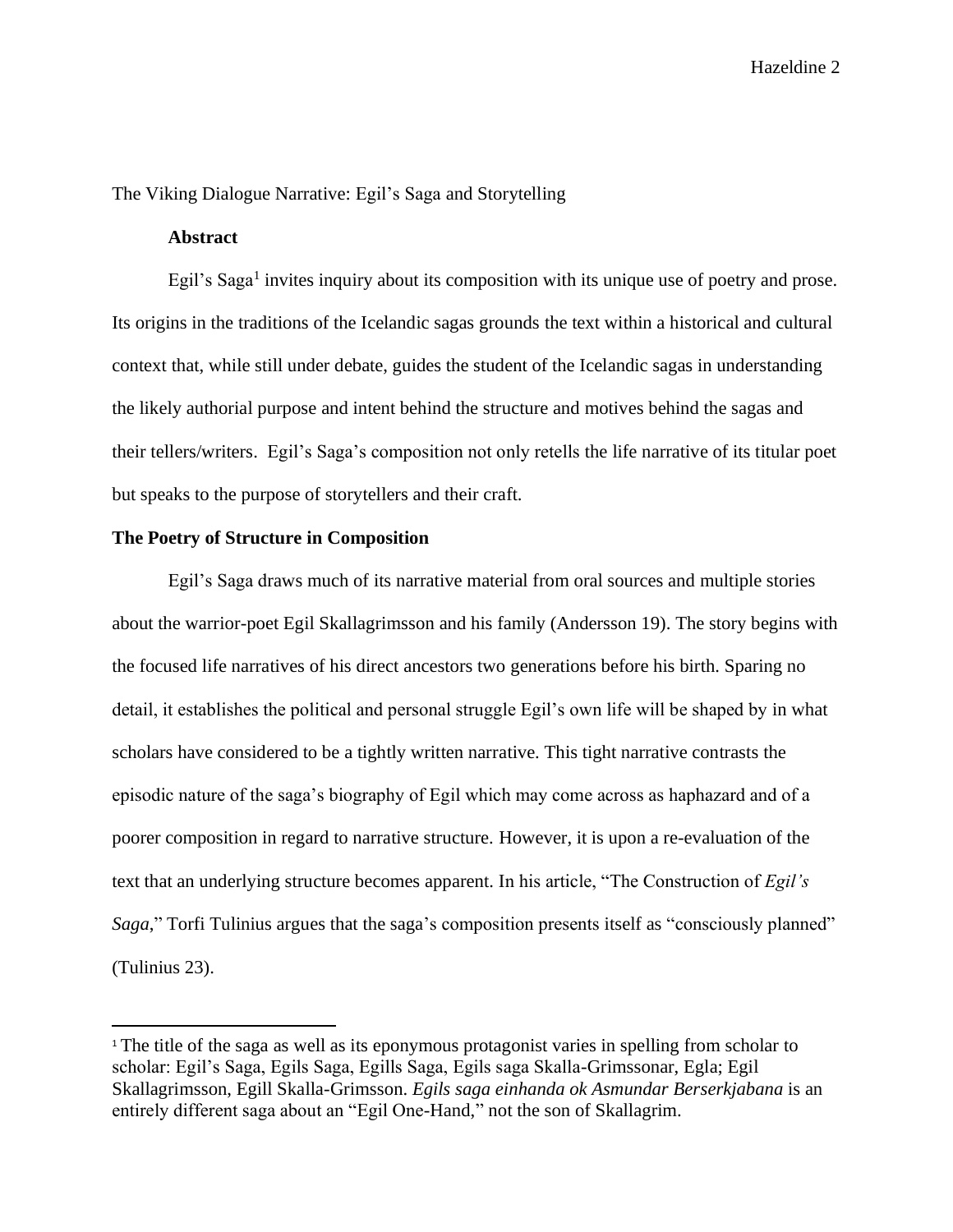Tulinius acknowledges scholarship arguing that Egil's Saga is not crafted well or with much intention. Saga scholars such as Andersson and W.H. Vogt point to differences in the quality of composition between the "first part," the life narratives of Egil's familial predecessors Kveldulf, Thorolf, and Skallagrim, and the "second part," Egil's life narrative (Tulinius 24). Andersson follows a thread of criticism that notices a "lack of coherence" in the second half of the saga; it concludes that the plausibly singular "author" of the saga "fails to display the same command of his material" that he demonstrates in the first part (24). Andersson further adds in his text, *The Icelandic Family Saga: An Analytic Reading*:

"the matter [of the second part] seems more diversified and less of a piece than elsewhere. . . . There is no genuine or inherent focus. . . . Even the central part of the saga concerned with Egil's conflict with Erik is diluted and made bland by a quantity of episodic scatterings about the Norwegian court, the colonization of Iceland, and Viking raids abroad" (Andersson 350).

In Egil's conflict with King Harald's successors, various digressing episodes stretch thin or break up the tension between the clashes of Icelanders and Norwegian royalty. These sub-plots are related to the relevant struggles of Egil and his companions. However, these narrative asides occasionally contribute little in the telling of Egil's lifelong struggle with the enemies of his forefathers. Andersson ultimately argues that the inconsistency of the saga's overall narrative structure distracts from the necessity of extra-narrative details. What could be the compositionist's<sup>2</sup> purpose for this seeming inconsistency?

<sup>&</sup>lt;sup>2</sup> It is not known how many storytellers or medieval Icelandic writers had an influence over the creation and shaping of Egil's Saga and its surviving form. Andersson and Vogt refer to a singular writer or author as do other saga scholars. To avoid confusion, the compositionist(s) of Egil's Saga is referred to in the singular.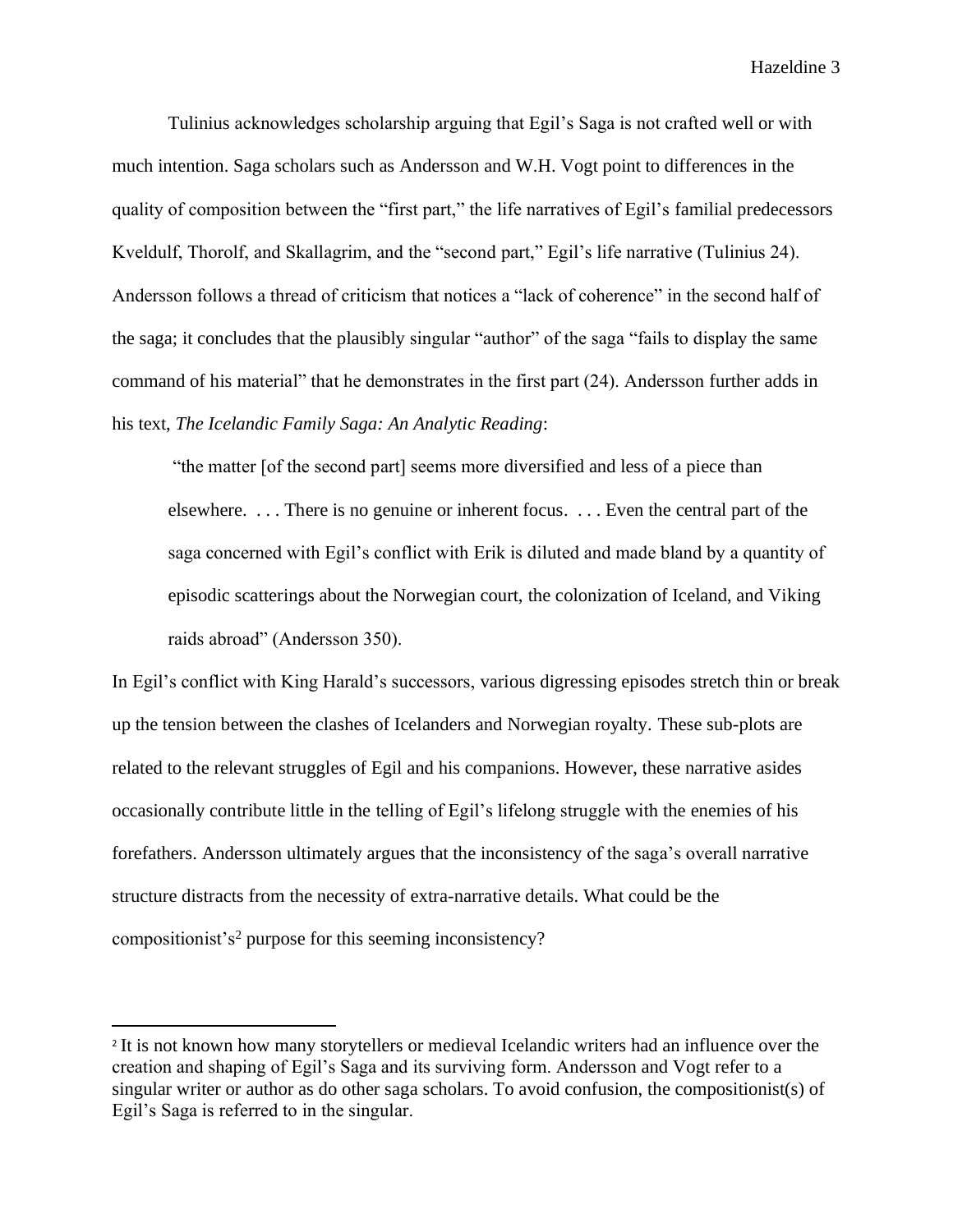W.H. Vogt's takes a similar position to Andersson's about the jarring difference in composition between the first and second part, but he further explores the possible reasons behind this contrast. While Vogt's position does not explicitly focus on a lack of control by the author of the second part, it does parallel with Andersson's in suggesting that the author had too much information about Egil at his disposal, certainly a result of oral transmission. This would explain the seeming lack of skill in the storytelling craftsmanship to put an abundance of conflicts together in a way that matches the tight and focused two-strand narrative in the first part (Tulinius 24). In *The Growth of Medieval Icelandic Saga,* Andersson supports a similar notion regarding a possible effort by the compositionist of the second part to put together numerous episodes. He states that Egil's Saga certainly did not begin as a single narrative but as the composition of the saga and the roots of saga-telling imply, "there were probably dozens of stories or equivalent oral stories [about Egil Skallagrimsson]" (Andersson 19).

Tulinius also cites Bjarni Einarsson and Baldur Halfstath, both of whom highlight "parallels and recurring motifs" that suggest a craft in the apparent inconsistency. Einarsson argues for the wit of composition behind the sagas with its adherence to "the laws of literature" and its interplaying use of oppositions, parallels, and thematic variations (Tulinius 25; Halfstath 135-148). Supporting this notion of mastery demonstrated in Egil's Saga's underlying structure, Tulinius notes that "The division of the saga into two parts represents only the simplest level of its organization. It is also important to consider how its smaller units are arranged" (Tulinius 25). Andersson points to the dispersed episodes discussing the settlement of Iceland as evidence of an author who did not know how to include all the information he had. Tulinius counters this critique, stating that "these settlement episodes can in fact be shown to play a highly significant role in the structure of the saga" (26). This role is evident in the phenomenon Tulinius argues as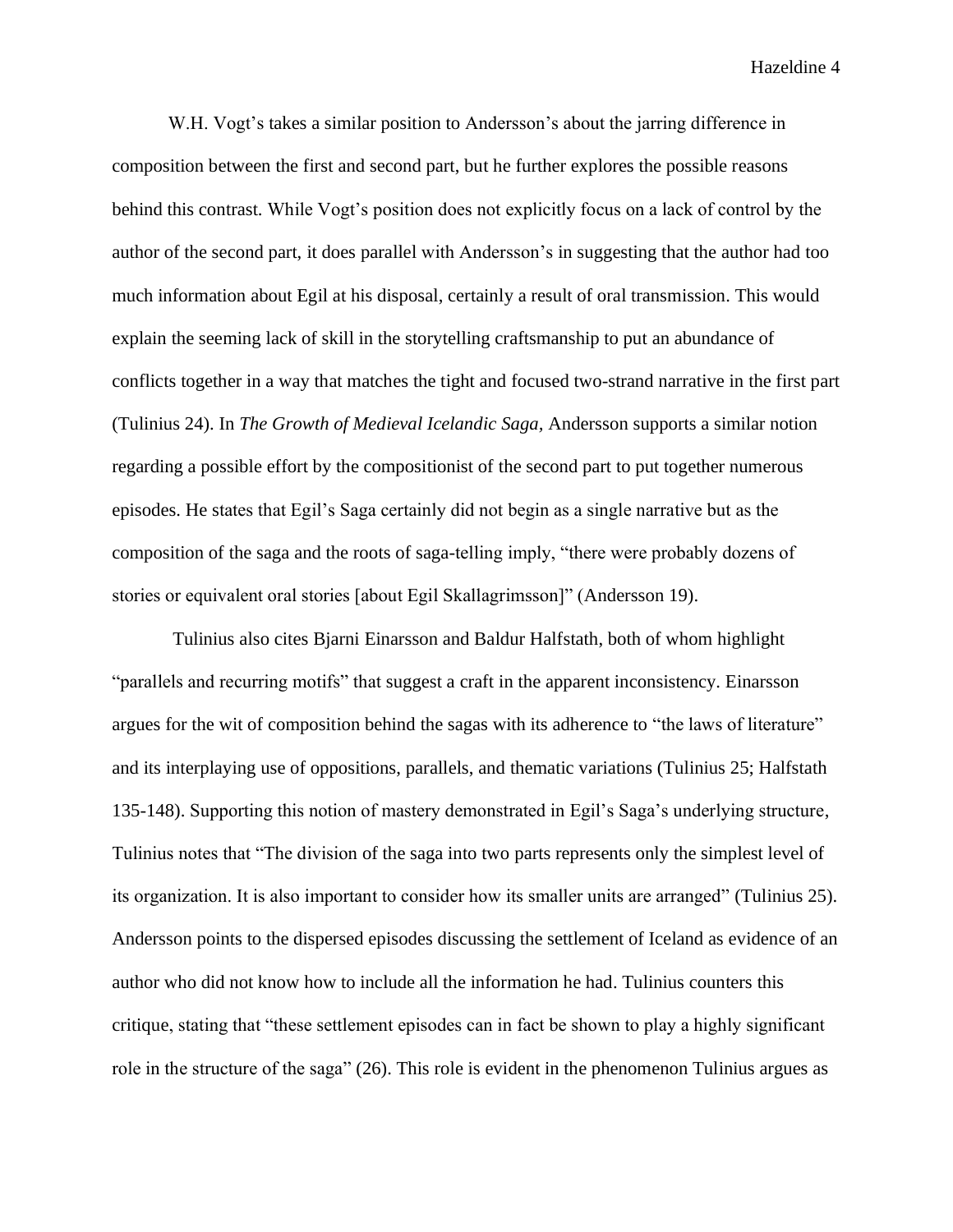being more than coincidence, a distinct literary feature of Egil's Saga that can be called the "Ketil Pattern."

Tulinius uses the Ketil Pattern as a main support for his argument as it is easy to follow: the pattern surrounds the recurring name "Ketil." It is not uncommon for multiple characters to share the same name in the Icelandic Family sagas or even for the sharing of names to be used to parallel characters and situations; Egil's Saga uses similar names (such as the various Thorolfs) to invite the audience to draw parallels between Egil's uncle and brother. The Ketils of Egil's Saga do not take precedence in the overall narrative to the same noticeable extent as the Thorolfs. Besides revealing a structure that likely was intentional, the Ketil Pattern shows that asides and digressive episodes of the saga are more than mere supplementary events, or at least the compositionist working on the saga making a conscious effort to rein in a multi-generational tale with numerous narratives about the famous Viking poet passed on written or orally.

Tulinius cites Bjarni Einarsson as the one who pointed out how peculiar it was for there to be similarities between the story of Ketil Haeng's settlement in Iceland and the story of Ketil Gufa's arrival and "his search for a place for himself and his followers" (Tulinius 26, Einarsson) Egil's Saga's account for Ketil Gufa turns out to have been composed with artistic liberties when compared to the account for Ketil Gufa in *The Book of Settlements (Landnamabok),* a body of work containing records independent from Egil's Saga. As Tulinius concludes, this is an instance of the sagateller/writer of Egil's Saga "inventing details to enhance the similarity between the [Ketils'] stories" (Tulinius 26). A question of authorial intent arises: why did the saga's storyteller alter the life account of one Ketil Gufa to be similar to that of a Ketil Haeng? Tulinius and Einarsson's answer is that these stories serve a greater purpose.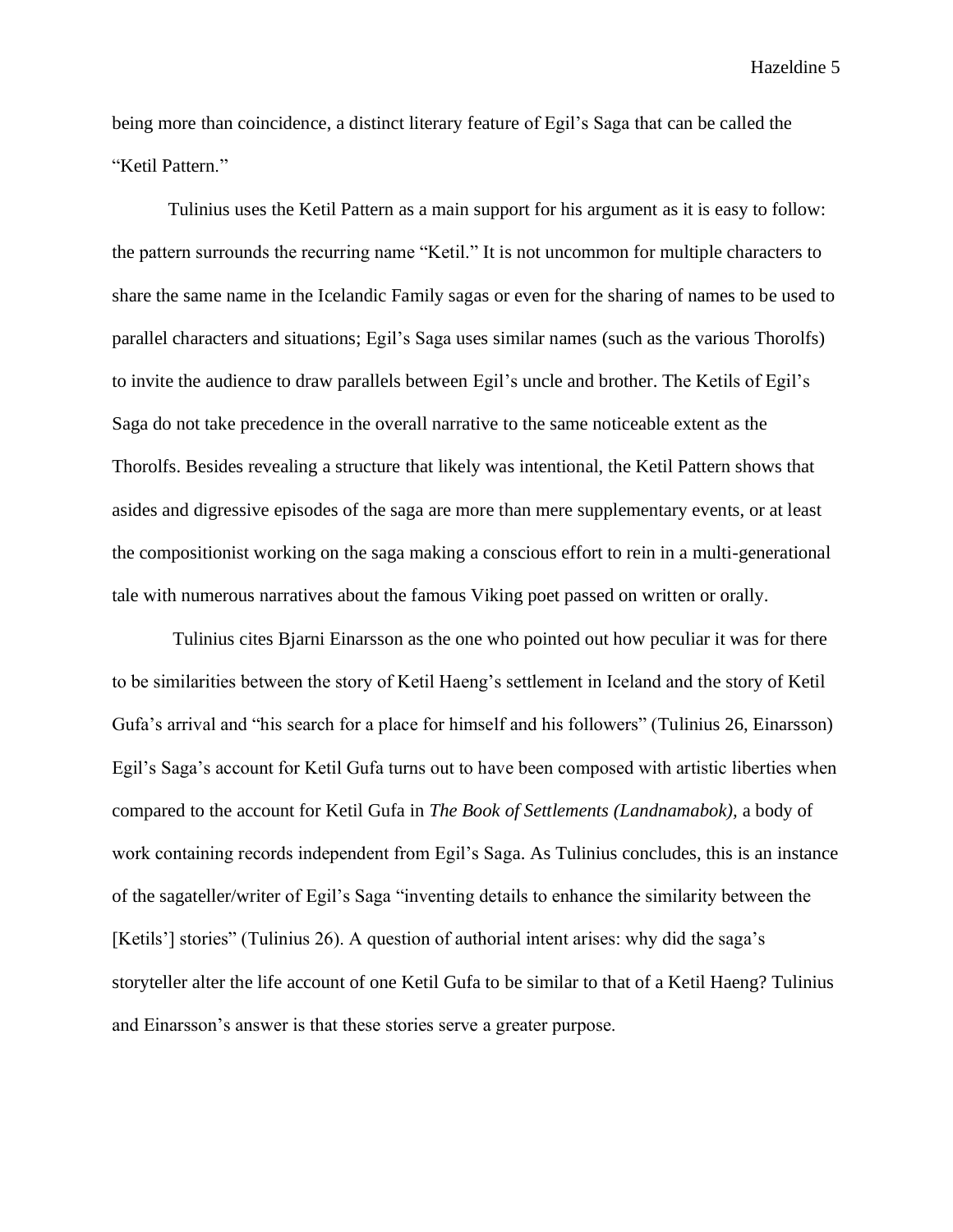Further evidence for the Ketil's being more of an intentional inclusion begins with the later mention of a "Ketil Blund"; as with Ketil Gufa, *Landnamabok* has a different record than that of the narrative of Egil's Saga. Bjarni Einarsson points out that while many versions of *Landnamabok* "derive their knowledge from *Egil's Saga*," there is one that contrasts by containing an account that is independent of Egil's Saga (Tulinius 26). Both he and Tulinius conclude that "it would seem that the author of the saga invented Ketil Blund in order to introduce yet another settler of this name [Ketil] into the story" (26).

Another common trait the three Ketil stories share is their placement "at clear breaks in the narrative" (26). Ketil Haeng's settlement in Iceland preludes the transfer of the saga's focus from Thorolf Kveldulfsson to Skallagrim, occurring after Thorolf's death and before the spotlight is put onto Skallagrim. Ketil Blund's settlement in Iceland occurs once Thorolf Skallagrimsson befriends Eirik Blood-Axe and before the two episodes from Egil's childhood that initiate him as the next main character to take the saga's spotlight. Finally, Ketil Gufa's settlement of Iceland occurs after Egil has begun to settle down in Iceland for good having reached old age.

Each introduction of "Ketil + cognomen" is followed by the killing of slaves, dramatic climax, chieftain's son in mortal danger, and wedding(s) (29). The case of Ketil Gufa seemingly deviates from this pattern but still conforms at a basic level. His settlement is followed by the escape of his slaves who then pillage and destroy Thord Lambason's farm. The saga then shifts its attention to the marriages of Egil's daughter and stepdaughter. After these direct narrative responses to Ketil's arrival and Egil's return, a major tonal shift in the saga occurs. It is climactic in its pivotal tone as it marks the end of Egil's hope for the future and the beginning of his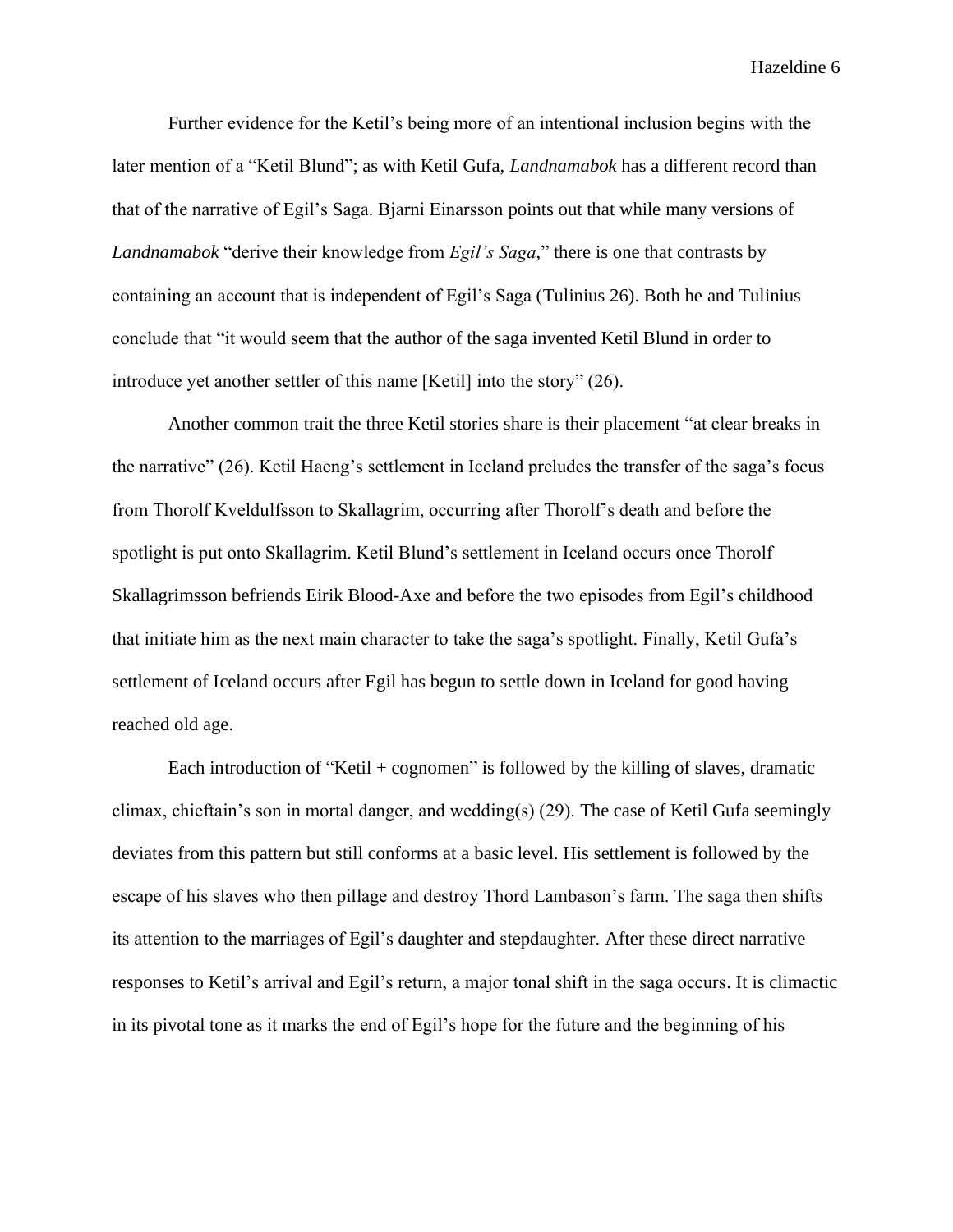struggles as a man too old to raid as he used to. Bodvar, Egil's son, drowns when the ship he is on is struck by high winds in a fjord (27).

Whereas the other Ketils have some mention outside of the saga in other medieval Icelandic literature, the Ketil known as "Ketil Hod" or (as he is known in the English translations) "Ketil the Slayer" is exclusive to Egil's Saga. On the surface, he only exists in the saga to demonstrate Egil's willingness and desire to kill the king at that point of the narrative (28). Ketil the Slayer does not appear at a clear break in the narrative but still shares a proximity to a similar set of events. There is the death of a son of regal status (Rognvald), a dramatic climax between Egil Skallagrimsson and Berg-Onund over an inheritance, and two marriages: Berg-Onund and Gunnhild, Thorfinn and Saeunn (28-29). There is not direct killing of slaves, but the "dead slaves tied to trouble" motif persists in the form of Asgerd (Egil's wife) being unable to easily claim her inheritance because her mother (now deceased) was a slave (29).

The overall narrative structure of the saga aligns with the mentions of the Ketils in the same way as stanzas and refrains in poetry as per Tulinius's explanation. He gives evidence for this poetic structure by aligning the saga's narrative with the Ketil Pattern, using chapters to emphasize the division of sections according to the pattern.

Though modern chaptering of the saga has been difficult given how the manuscript Mothruvallabok has two lacunae, two missing sections. This manuscript is the basis of all translations (Tulinius 32) and has chaptering. The manuscript often referenced to fill in the gaps is the Wolfenbuttel book (another manuscript the saga is translated from), which lacks chaptering. However, with research and work done by Bjanri Einarsson and other scholars on the saga's manuscripts, it has been estimated that there might have likely been around ninety chapters when the sagas text was finalized in manuscript form. Ninety is the number of chapters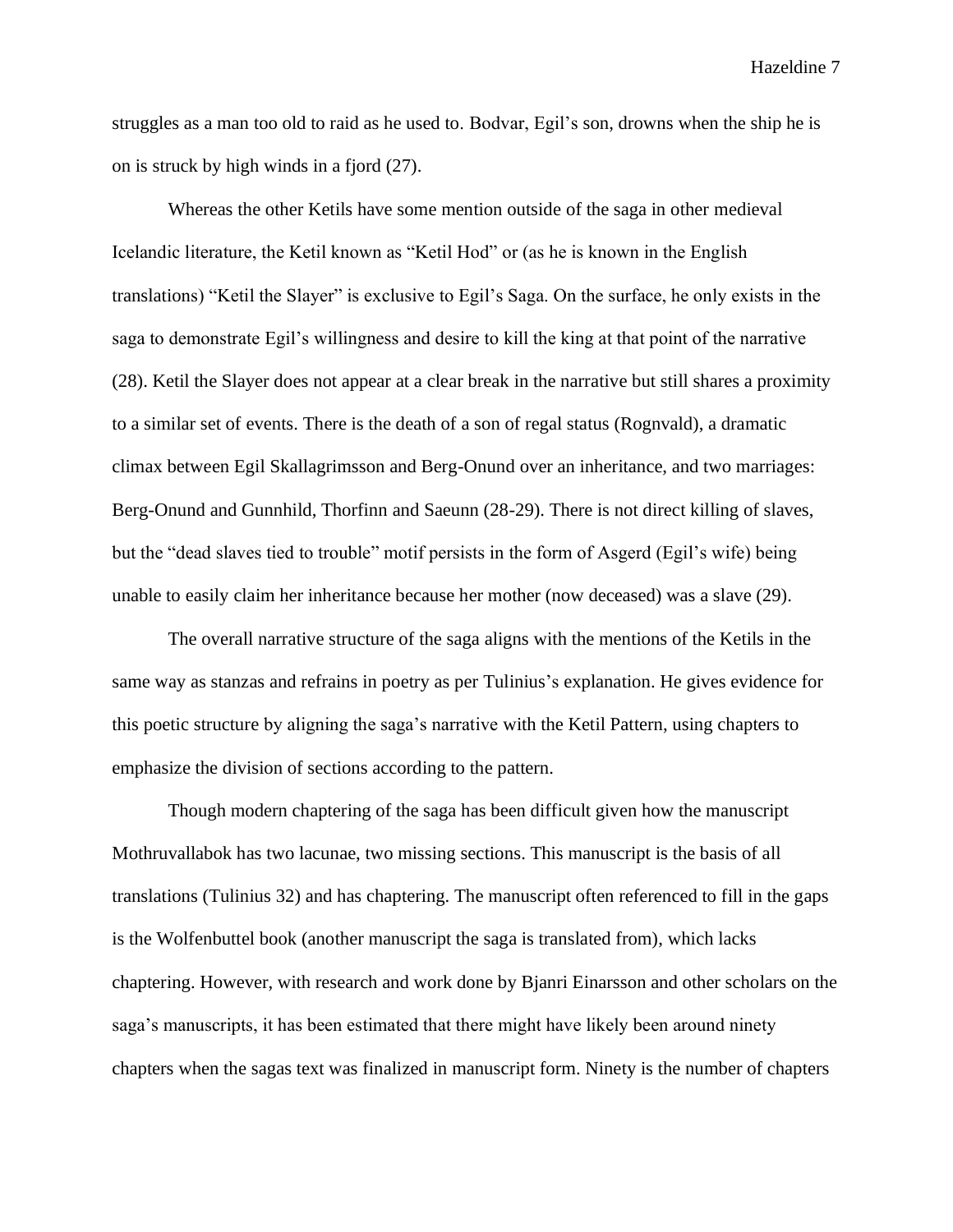modern editors put into most translations. There are exceptions such as Sigurthur Nordal's that divides the saga into eighty-eight chapters, and it manages to do so without scholarly controversy as the total of ninety is not a certain amount but one plausible according to current findings (30- 31, 38).

Tulinius maps the Ketil Pattern onto the ninety-chapter scheme and overall narrative form beginning with Ketil Haeng's settlement (chapter 23), the only Ketil in the first part of Egil's Saga, being the transition of narrative focus from Thorolf Kvedulfsson (chapters 1 to 22) to Skallagrim (chapters 24 to 30). The second Ketil, Ketil Blund, and his settlement (chapter 39), marks the transition of the saga's focus from Thorolf Skallagrimsson (chapter 32 to 38) to Egil and Egil's voyages (chapter 40 to 57). Ketil the Slayer marks the middle point in Egil's adventures (chapter 57), and then Ketil Gufa marks the closing half of Egil's voyages (chapters 58 to 77) with his settlement (chapter 78), his retirement from the Viking life, and the maturing of his son Thorstein (chapters 80 to 90). Thus, the assortment of events, Ketils, and chapters bring out the organization of the saga (Tulinius 30). If the Ketil Pattern is as intentional as Tulinius argues, then it demonstrates a literary hand that knows how to organize its subject matter and source material to provide a sense of cohesion to the shifting compositional form of the saga.

Though the arguments contrast regarding the nature of the saga's compositional differences between the first and second part, what is clear by these observations of the textual evidence is that the storytelling behind Egil's Saga is ambitious: it takes what is strongly implied by the text to be a multitude of narratives and accounts, and it then uses the advantages of a written form (parallel details and motifs across the text) to assemble a life narrative that is not biography or hagiography but one true to what was said or known about the warrior poet, Egil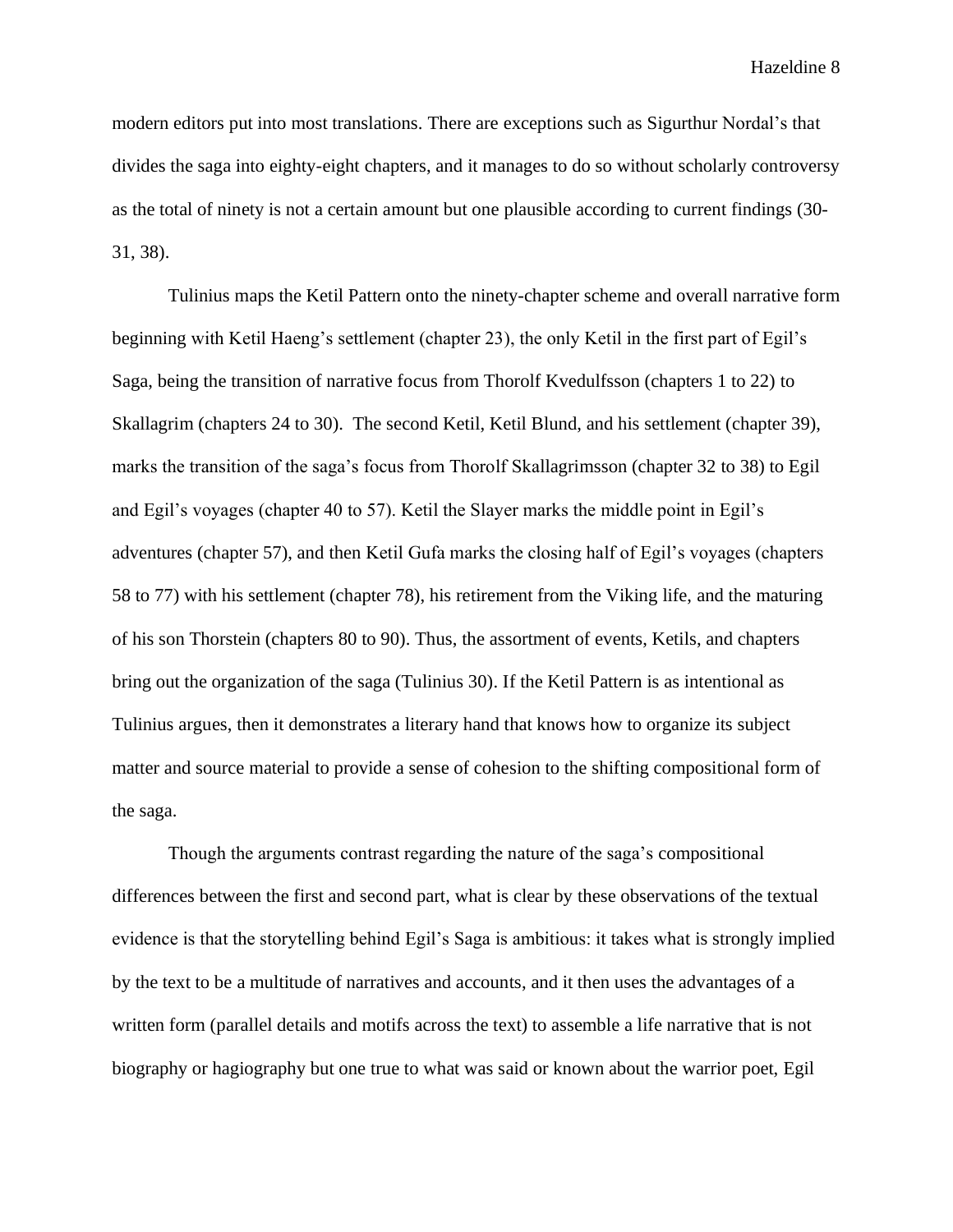Skallagrimsson. Rather than be just a list or anthology of stories, the storyteller behind Egil's Saga's surviving manuscripts composed the narrative in a way that shows structural unity among the apparent irregularity. How he specifically intended these connections to help the reader is not certain; the pattern itself is at its most significant an almost reiterative narrative structure surrounding characters of a common name. This does not mean to say that the internal mechanisms of the saga's composition have no purpose further than narrative organization: Guthrun Nordal demonstrates in her analysis of Egil's poetry a purpose to rhyme beyond conforming to a poetic form. Jesse Byock also makes a compelling argument for the repetitive kind of storytelling evident with the Ketil Pattern. It is in his analysis, as discussed later, that the event types surrounding Ketils begin to appear to be like the glue between various episodes, either invented to tie the episodes together or a creative way to organize tales of similar themes in a manner reminiscent of poetry.

### **The Poetic Saga**

Egil's Saga is renown not only for its extensive episodic storytelling but also its poetry. Similar to the narrative structure, the poetry's interconnectedness suggests the hand of a skilled compositionist who is capable of working with repetition in verse for a unifying effect across multiple poems of various topics. Whereas the prose patterns leave little clues as to any further purpose other than marking breaks and story transitions, the poetic patterns tie contexts and echo motifs across the saga's episode.

It is clear to a reader after witnessing Egil use verse to express his thoughts on a few occasions that for him poetry is a way to tactfully and succinctly express intense feelings. His most celebrated poems—*Arinbjarnarkvitha, Sonatorrek, and Hofuthlausn***—**exhibit this expressive skill the most. Yet intense emotions are not only the purpose of Egil's poems or why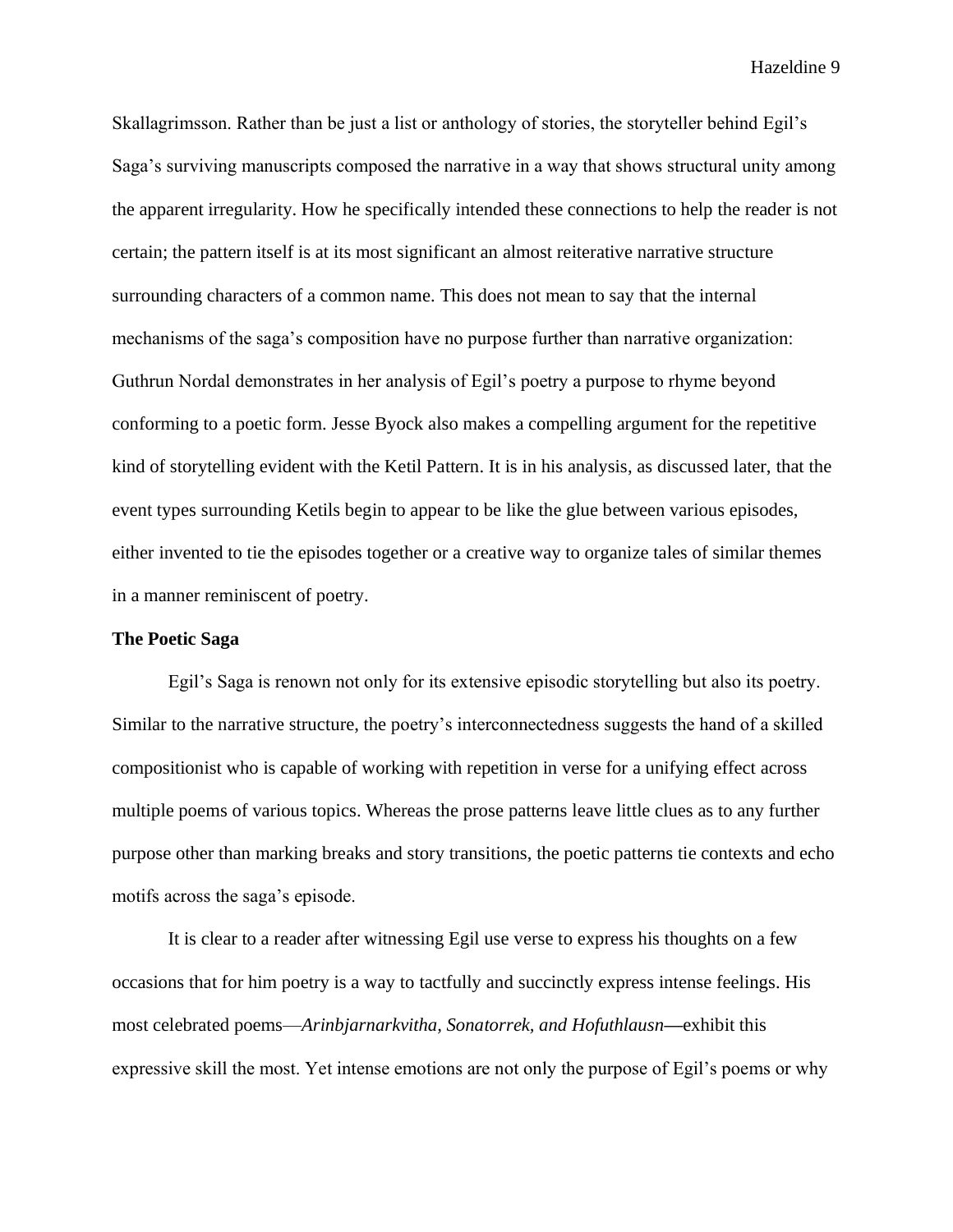he switches to verse rather than plainly expressing his thoughts. In her article, "*Ars Metrica* and the Composition of *Egil's Saga*," Guthrun Nordal analyzes Egil's poetry through the forms and conventions of skaldic verse. As demonstrated in her analysis, Egil's poetry possesses a complexity of multiple dimensions: each poem not only speaks to its scene but to other scenes and poems throughout the narrative of the saga.

Nordal's analysis provides several examples of poetic devices present in Egil's Saga. Two of the more notable devices that connect poems across the saga are hattleysa and dunhent. When one analyzes just the device of dunhent and its use in the poetry attributed to Egil, the saga's poetic complexity becomes apparent.

Dunhent, "echoing rhyme," is where "the last word of the line is partially repeated at the beginning of the next — Olvi / ol; yrar / yring; regni / regn  $\ldots$  " (Nordal 47). As Nordal clarifies, this poetic device was "one of those features of prosody [patterns of rhythm and sound] analysed [sic] in metrical and grammatical treatises" that were highly relevant around the time period the saga was written in (47). According to Nordal, Dunhent is also alluded to a "similar poetic repetition" in Snorri Sturlusson's *The Third Grammatical Treatise*; in the treatise, Olafr Thortharson "uses Hallfred's famous sword-verse, which includes the word *sver[th]* ("sword") in seven of its eight lines, to exemplify the figure *polintethon*". According to Olafr, this repetition "requires a play of word forms as well as the echo in sound"—traits found in the first instance of dunhent in Egil's Saga (47).

In Egil's Saga, the first stanza that uses dunhent is spoken at Egil's encounter with Eirik and Gunnhild at Bard's farm in Atley. It occurs after Bard tries poisoning a drunken Egil. After the horn he carves protective runes on shatters, Egil helps an almost passed-out Olvir to the door of the hall they are feasting in. Bard tries to head out to serve Olvir a farewell toast, but Egil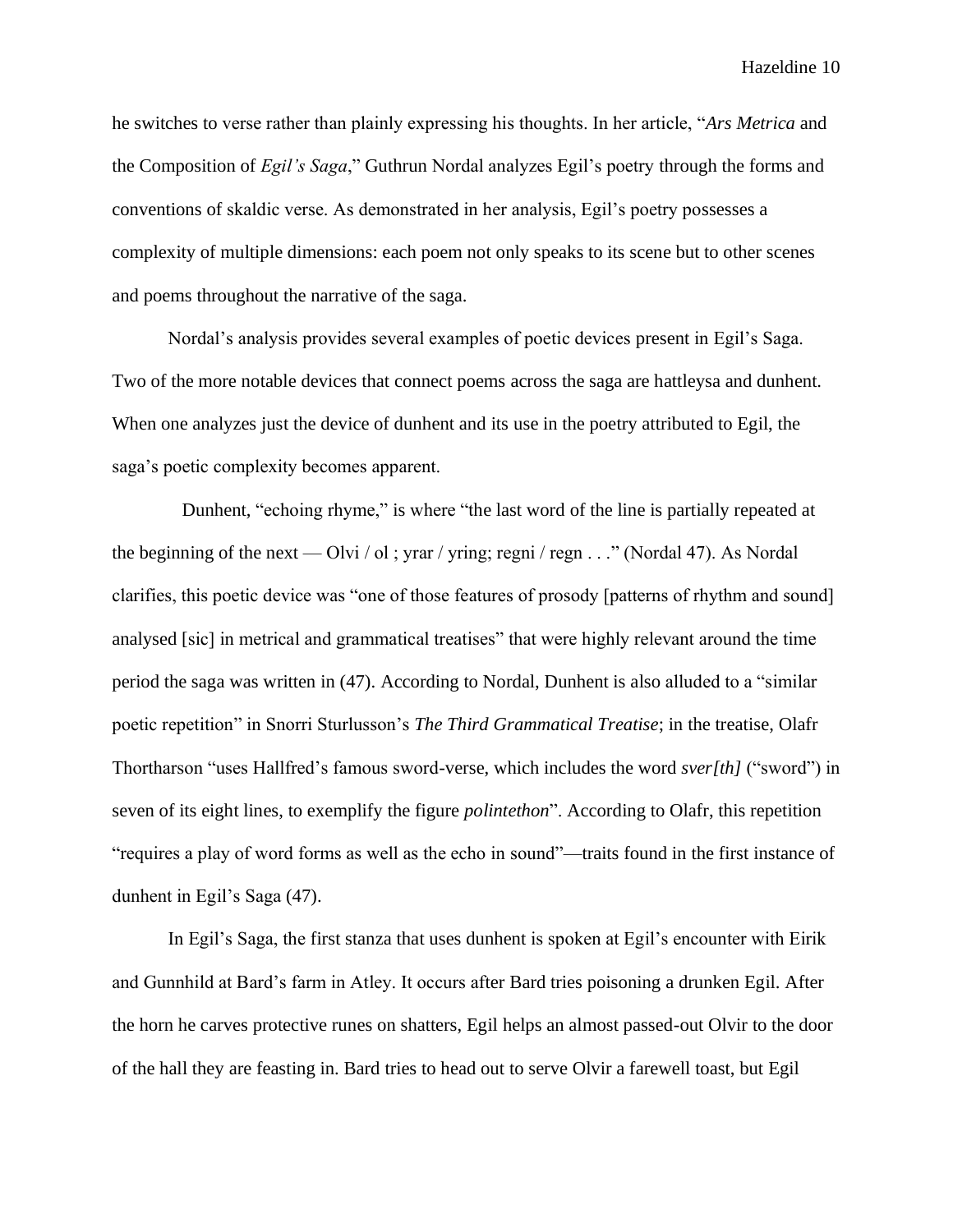stops him and through his drunkenness composes verse that uses dunhent, echoing verse, to amplify its imagery; Nordal comments "the continuity between the [final two] lines suggests how the liquid falls in a continuous downpour" (47). The first four lines of the verse are of Egil speaking of his and Olvir's intoxicated state (Scudder 75). Yet the matter-of-fact tone of the poem shifts by the fifth and sixth lines where they, to paraphrase Nordal, prepare the audience with a tonal darkening of the sky: "Your wits have gone, inviter / of showers on to shields;" (Nordal 47, Scudder 75). "Inviter of showers on to shields" begins Egil's threat with imagery that visualizes bloodshed as well as the plentiful serving of drink (showers) to warriors (shields as in those who would carry shields: Egil, Olvir's crew, and King Eirik and Queen Gunnhild's consort). The dunhent begins with the following and closing two lines: "now the rain of the high god / starts pouring upon you"— "rigna getr at regni, / regnbjothr, Havars thegna" (Nordal 47, Scudder 75). The dunhent, the echoing of these two final verses, creates a double entendre. The first pair of meanings the echo connects is the mead of poetry—the "rain of the high god"<sup>3</sup>—with the blood of Bard that Egil is about to shed (47). The second set of meanings foreshadows what follows afterwards in prose: the dunhent paints a picture of showering of mead and blood. Mead and blood are shed in the form of blood spewing from Egil skewering Bard with a sword and Olvir then vomiting (mead pouring out from him) onto Bard before collapsing next to him (47).

Dunhent is used in Egil's Saga not only for local effect but for purposes that span the text. Dunhent echoes a theme of Egil's struggle with loss from "Egil's litigation at the Gulathing" to "his final confronation with his son Thorsteinn" (47). The loss experienced by Egil

<sup>3</sup> Nordal explains the further meaning in her essay on page 47 of *Egil the Viking Poet.* The importance of the "rain of the high god" and how it ties into the Norse myth about Odin's theft of the "mead of poetry" is not only connected there, but the mythological relevance it would bear to medieval Icelanders is detailed in the Introduction of *Egil the Viking Poet,* page 7.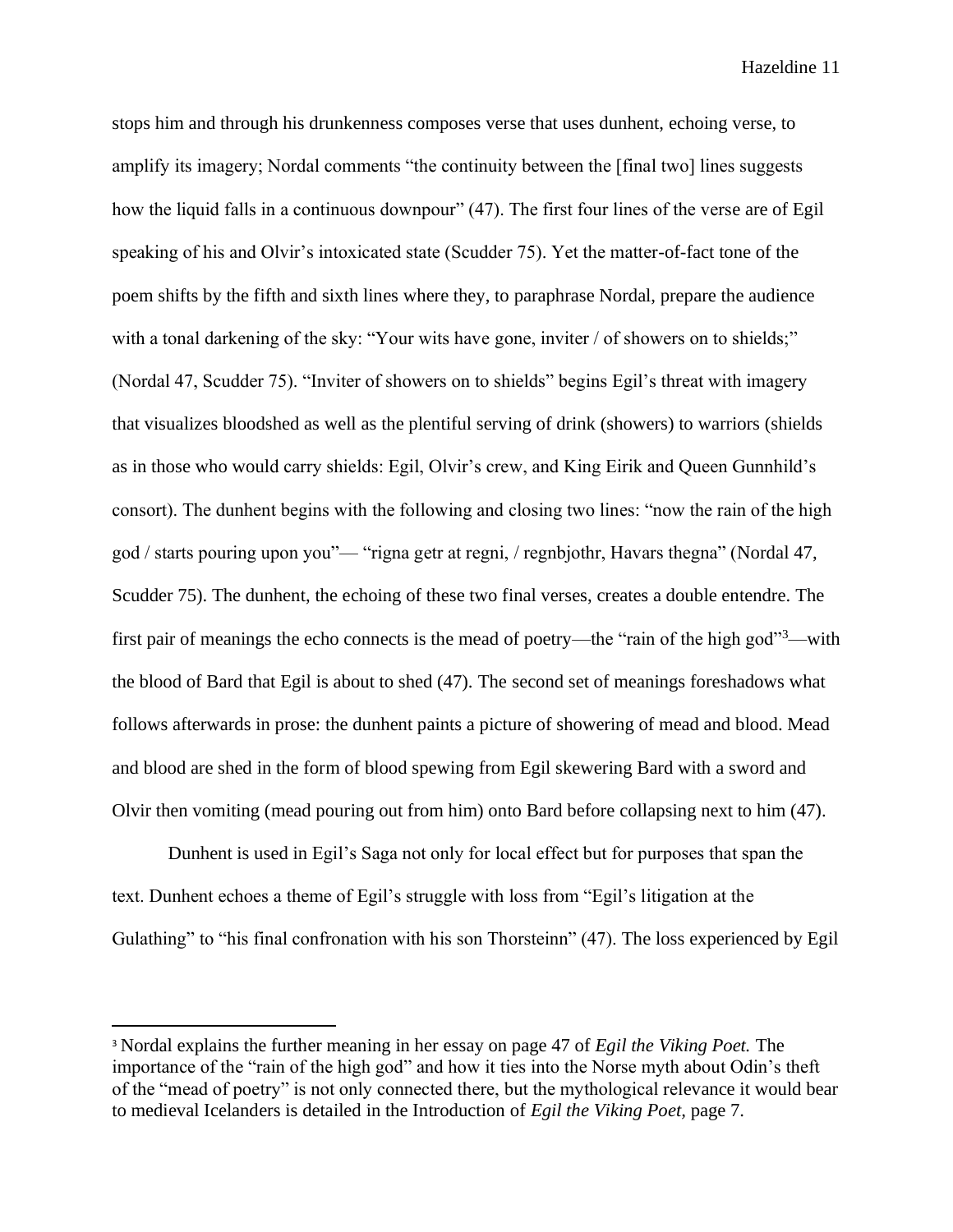at the Gulathing is that of his wife's inheritance. This conflict arises from her being accused as having been born of a slave-woman. Asgerd's mother was swept away from her home by Bjorn after her brother Thorir refused to give her hand in marriage, and she conceived Asgerd while away. The other party contending against Asgerd and Egil, Onund and his wife Gunnhild, base their argument to inherit all of Bjorn's wealth by Gunnhild's mother, Olof, being properly wed and not "captured and made a concubine" (Scudder 108). Egil, on the other hand, argues that he and his wife inherit only half of Bjorn's estate.

The first dunhent stanza Egil speaks on the occasion is after the king responds to his close friend Arinbjorn argument for Asgerd. However, unlike previous instances, such as his hattleysa composed before an earl's daughter that persuaded her favor, Egil's poetry does not sway the king's opinion even as the well-composed response that it is. His attempt at poetic persuasion does not go unrecognized, as Queen Gunnhild scolds King Eirik by accusing him of "[letting] this big man Egil run circles around you" (109). Even when Egil's poetry does not sway decisions of royalty to his favored outcome, it still inspires concern and worry to those who are wary of him.

It would not be an episode from Egil's Saga if there were no verses shown for the saga's audience to see the poetic skill themselves. Before the king and the Gulathing assembly, Egil uses dunhent in the following stanza:

"This man pinned with thorns claims / that my wife, who bears my drinking horn, / is born of a slave-woman; / Selfish Onund looks after himself" – "Thyborna kvethr thorna / thorn reith aar horna, / syslir hann of sina / singirnth Onundr, mina" (Nordal 48, Scudder 109).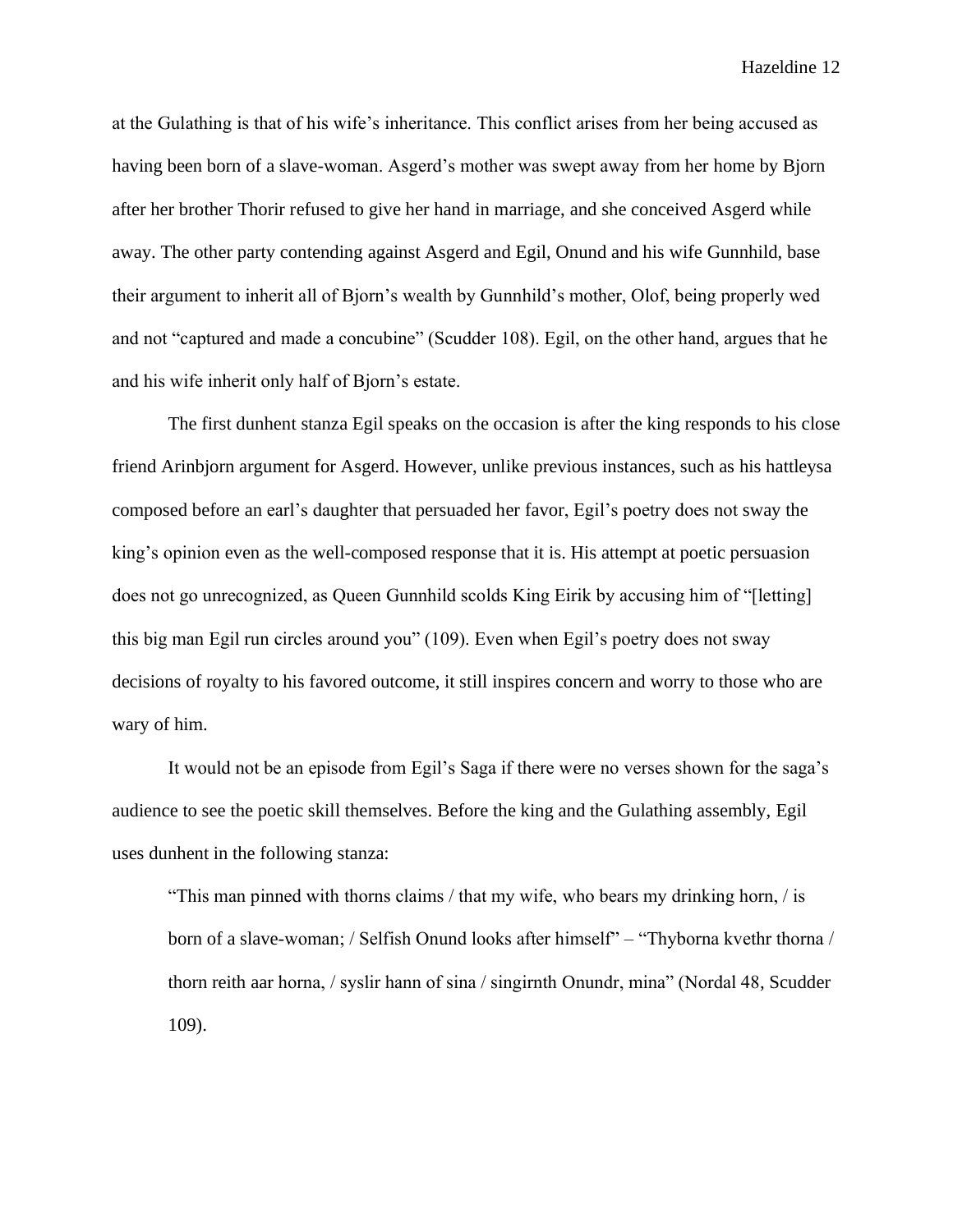Nordal argues in her commentary that "the *dunhenda* technique serves to bring Egil's point home" before the court and the saga's audience, as evident in the original language when compared to the English translation (48). It also jogs the audience's memory to the earlier use of dunhenda at Atley where Egil first came into direct conflict with Eirik and Queen Gunnhild. Nordal also notes that the first word, beginning with *thy-* ("slave"), signals back to "Egil's description of the merry maids at Bard's feast" and "that Egill [sic] is seriously offended" (Nordal 48).

After scolding her husband, Queen Gunnhild's orders the aids of the royal court to bring weapons to the Gulathing and prevent Egil and his party from attaining any further progress on their case. In the process, Egil tries to call for a duel to prevent the violence between both parties, but Arinbjorn persuades him to pull away and pursue their case no longer. Furious and anxious about the ordeal, Egil composes a verse while they sail away from where the Gulathing was held. In the stanza, he again applies dunhent:

"Thorn-foot's false heir ruined / my claim to the inheritance. / … / We disputed great fields / That serpents slumber on: gold." – "Erfingi reth arfi / arfljugr fyr mer svarfa, / … / ver deildum fjol foldar / foldarvaeringja, goldin" (48).

The English translation of these verses maintains much of the wordplay involved in Egil's stanza at the Gulathing. Onund's pining with thorns ("thorn-foot") not only describes how petty and agonizing the entire case is, but also states that his efforts to attain all of Bjorn's estate are doomed from the start, "pinned" being of the past tense. More so, Nordal notes that the echoing effect between the first and last pair of the stanza's lines "distil the reasons for the dispute": inheritance (*arfi / arfljugr*) and land (*foldar / foldvaeringja*). This distillation not only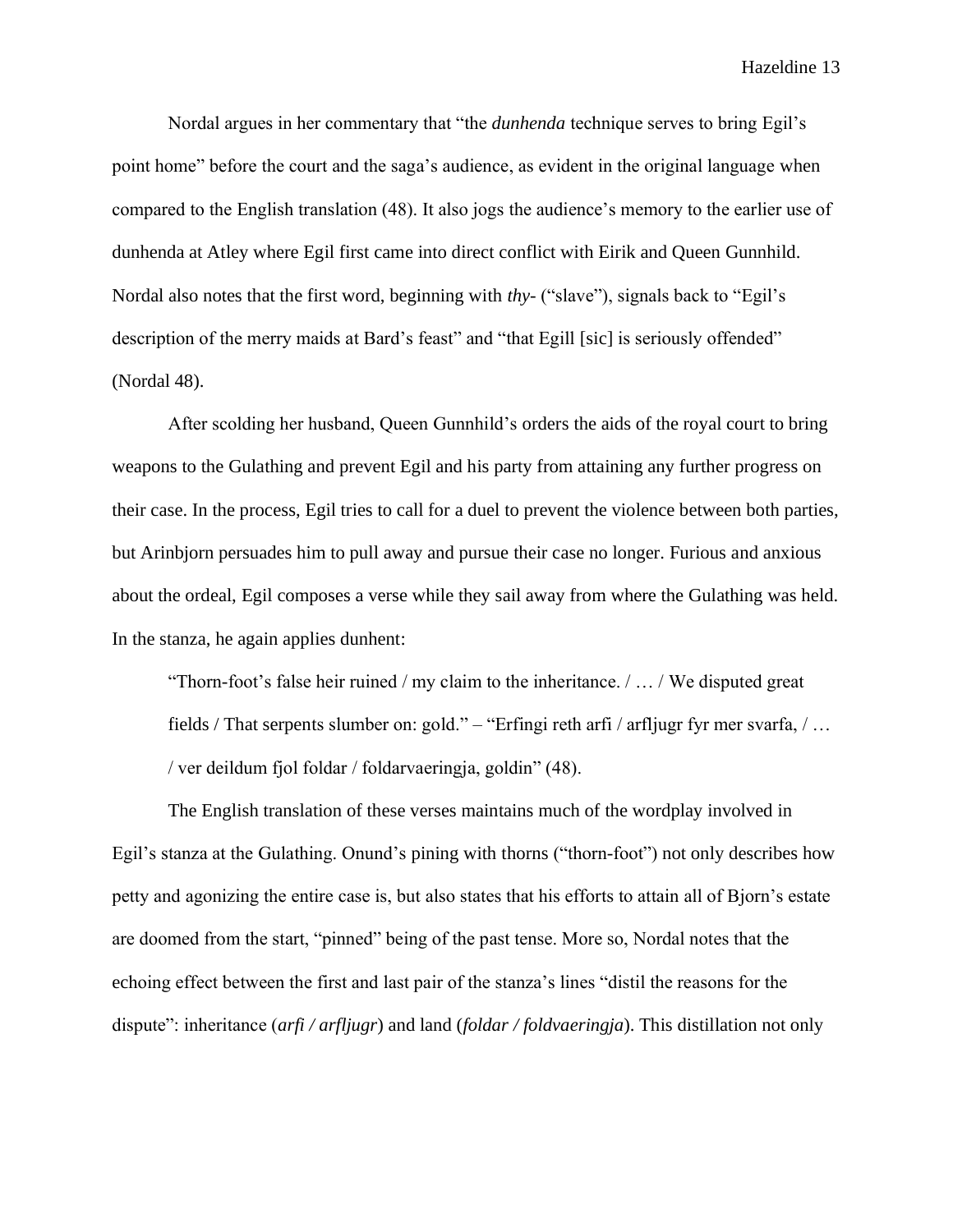reminds the audience what the dispute is about but provides the poet with a way to reorient his thoughts in a response that takes apart what was presented to him or what he witnessed.

One of the final verses Egil composes at an old age utilize dunhent to express his complicated grief through an echoing form that uses its resonation to emphasize major motifs of the saga as well as echo back to the beginning of the second part. Egil's verse expresses grief that is two-fold: Egil's bitter loss of an old friend and the surviving mantle of such a relationship being taken up by a step-son who is anything but on good terms with his step-father.

It is prior to an upcoming assembly that Asgerd and Thorstein choose to use the silk scarves ("cloak" or "gown" in Scudder's translation) that Arinbjorn gave to Egil early on in the saga. Nordal notes that not only was Arinbjorn a friend but a patron with "Egil being listed as Arinbjorn's court poet in the version of *Skaldatal* found in Codex Upsaliensis" (Nordal 49). Since his friend's death, the warrior-poet has kept these scarves "under lock and key in a chest, along with his other treasures". At the assembly, Thorstein ends up dragging the scarves through the mud as they are long on him. When he returns home, Asgerd puts the scarves away. Egil soon discovers his scarves have been ruined (though according to the manuscripts Nordal refers to they were washed) and confronts his wife who then confesses. In response, he speaks a verse:

"I had little need of an heir / to use my inheritance. / My son has betrayed me / in my lifetime, I call that treachery. / The horseman of the sea / could well have waited / for other sea-skiers / to pile rocks over me" (Scudder 187, Nordal 49).

Here dunhent is used for the final time in the saga to echo back to two previous episodes sharing thematic and motif connections. The foremost connection is that Egil faces a bitter betrayal that involves the loss of property relating to loved ones. Whereas at the Gulathing Egil and Asgerd lost their claim to her father's property to her relatives, here Egil 'loses' the silk cloak that his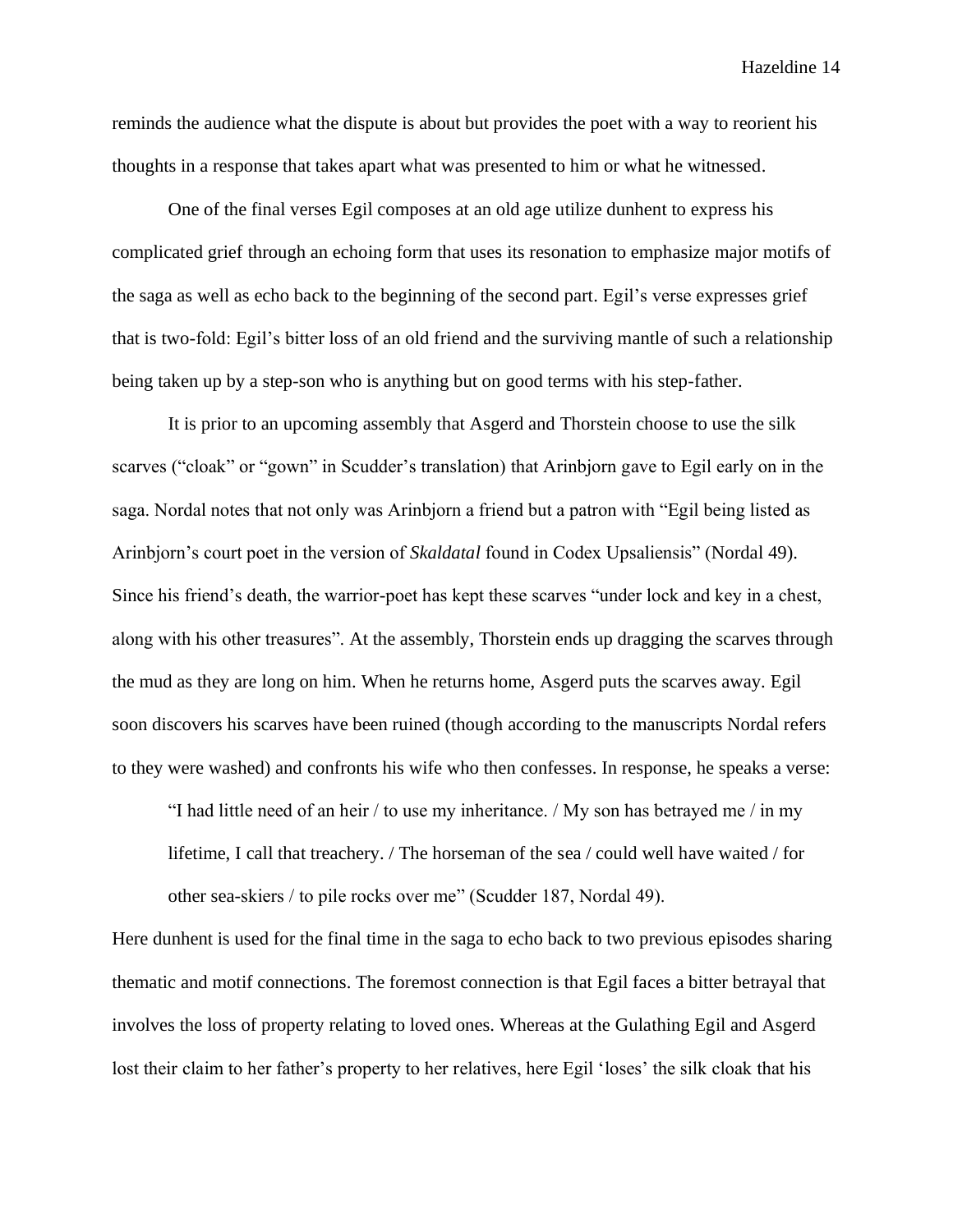closest friend Arinbjorn gave him when his son seized his inheritance prematurely. The verse specifies this echo with the dunhent, signaling specifically back to the verses using dunhent Egil composed during and after the episode at the Gulathing.

It is in the untranslated verse that the dunhent's effect of emphasis is more apparent:

"Attkak erfinytja / arfa mer til tharfan, / mik hefr sonr of svikvinn, / svik telk, i thvi, kvikvan" (Nordal 49).

Nordal writes that the "first two internal rhymes in the first two lines play on the same consonant clusters: *erfi/arfa/tharfan*." In the third and fourth verse, Egil uses full rhyme, "his favorite ploy": "*mik/svikvinn, svik/kvikvan*" (50). Nordal's reference to it being Egil's favorite ploy is evident in the previous example. This full rhyme was used to describe Egil's grief over inheritance, and here again it is used, echoing it as well as a more direct betrayal of trust Egil had in those around him. Egil's trust was betrayed when his wife was denied their inheritance before the king, and here his trust is betrayed when his son claims an inheritance without seeking his father's permission and too soon. It is through the dunhent used in these verses that betrayal and distrust are emphasized. Furthermore, according to Nordal's observation, this rhyme points not only to them being the true message of this verse, but the theme of the saga. Yet this verse's connections in motifs and themes do not end here.

The second connection this verse with dunhent possesses is with one of the first verses composed in the saga. Egil composes said verse after his mother praises him for having the makings of a fine Viking (Scudder 68). This follows after Egil, at the age of seven, drives an axe into the head of a bully who had almost killed him previously. Egil's father, Skallagrim, is described as indifferent to this dramatic event, whereas Egil's mother Bera takes pride in her son taking action in a way that could be described as pre-mature for a Viking. This mark of a pre-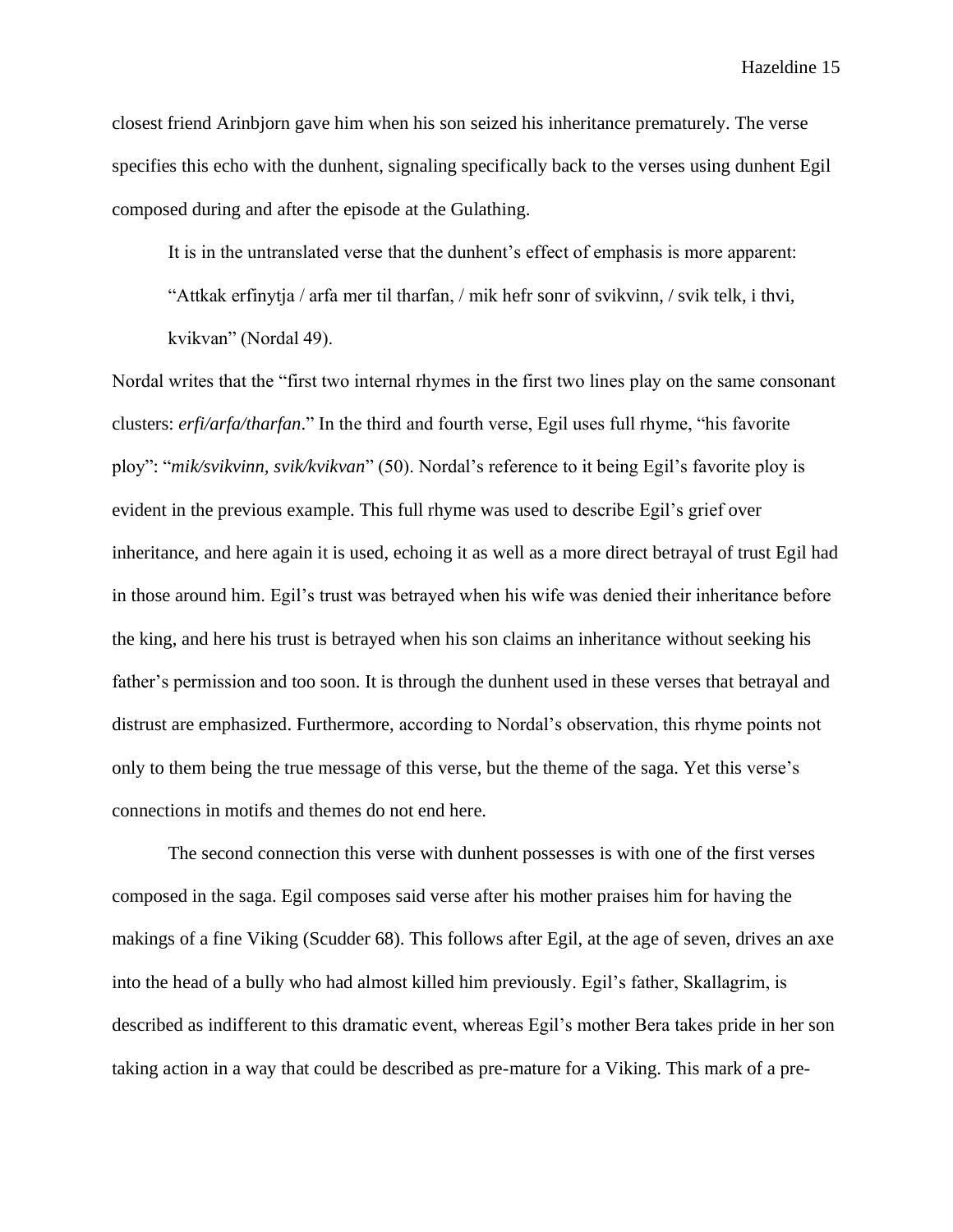mature Viking foreshadows with excitement as to what Egil will become in the future. Egil's comment about his son acting as a pre-mature Viking ("The horseman of the sea / could have waited") appears to be an ironic and bittersweet twist in its echoing. Whereas Bera praises the young Egil for being a Viking in the sense that he goes forth and deals with his enemies decisively, Asgerd encourages Thorstein to—in effect—plunder his own father's bounty. Such a subtle connection with such resonant suggestions as to the meaning behind it demonstrates the effectiveness of echoing in dunhent and the verses that apply such echoing across the saga.

The recurring structures throughout the poetry demonstrate a degree of intent in the composition of the saga. While the first part of the saga had a narrative tightness, the more episodic second part of the saga features repetition in prose and poetry that brings structural coherence and motif importance to its looser narrative. However, suggested intent and what recurring motifs can only suggest so much as to the storyteller's purpose.

### **Sagateller/Writer's Purposes for Egil's Saga**

Part of a storyteller's craft is considering their audience. This is apparent in the saga's patterns, which if intentional were applied in consideration to the medieval Icelandic audience and other audiences the saga-teller had in mind. Information regarding the tastes of the medieval audiences of the sagas is not easy to come across. Yet in the analyses of the sagas that have been preserved and passed on manuscript form such as Egil's, what the compositionist of Egil's Saga was striving for with the saga becomes clearer.

Guthrun Nordal states early on in her article that Egil's Saga recognizes its audience as one invested in Egil Skallagrimsson the poet if not poetry. An audience invested in poetry would not simply hear or read of a poem without going into its deeper meanings. As Nordal's dissection of the use of dunhent and echoing devices shows, it is likely the compositionist understood how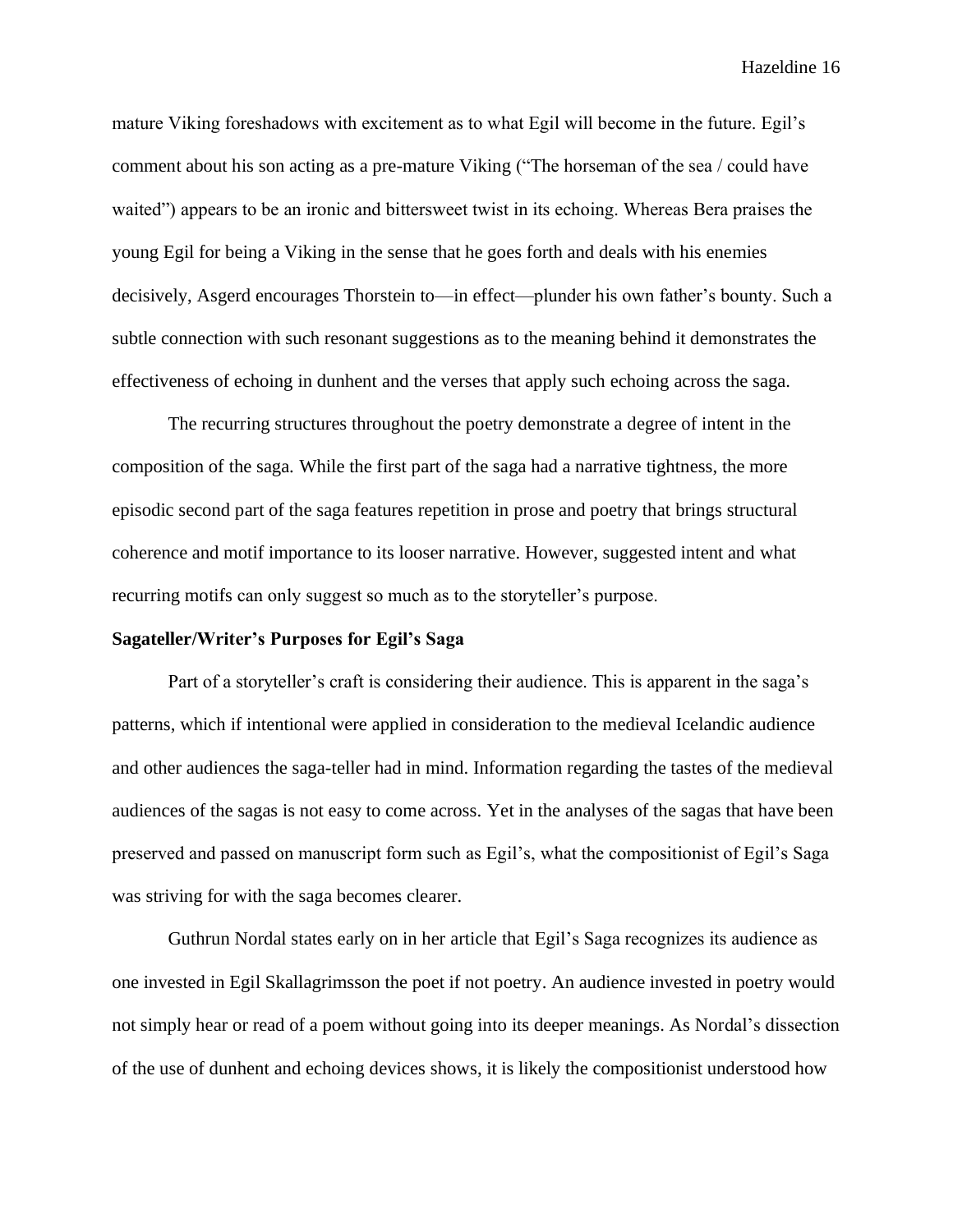to manipulate or craft the verses to emphasize relevant narrative motifs (for the verses exclusive to the saga), where to put or mention them to add necessary depth to characters or situations, and likely knew how each poetic composition spoke to the others by their narrative location and in their echoing motives and devices. This is apparent in the aforementioned example of Egil's verse about Thorstein echoing motifs from one of his first compositions. The compositionist's understanding about how important poetry would be for the saga's audience explains the attention to how each poem is constructed according to medieval Icelandic poetic conventions. It also explains the regular instances of Egil composing verse and the featuring of his most celebrated poems that make him the revered warrior-poet among the sagas that he is recognized as $<sup>4</sup>$ </sup>

Jesse Byock in *Feud in the Icelandic Saga* argues that the purpose the sagas for the audiences of their time were not primarily records of tradition or purely literary works (see footnote). <sup>5</sup> Rather, one of the main draws of the medieval Icelandic audience to the sagas was the narratives' reflection of the Icelander and his interests, as apparent through not only how the Icelandic hero "looks primarily to his own self-interest"—being a hero not out to save the world or defend civilization—but also how the sagas generally revolve around the Icelandic feud, which "stands at the core of the narrative[s], and its operation reaches into heart of Icelandic society" (Byock 3, 1).

<sup>4</sup> Egil's popularity with the medieval Icelandic and Norse audience is best summarized in a quote from Snorri Sturluson: "Many were grateful to Egill for his poetry" (Andersson 289). <sup>5</sup> Byock covers this nuance in the "Introduction" chapter, discussing the nuance in the context of two competing perspectives in twentieth-century saga scholarship. The freeprosists, whose view was dominant in the beginning of the twentieth century, viewed the sagas as records of oral tradition. During their time another concept that was also well-considered was that the sagas (alongside other medieval literature) had a strong historical basis and could be read almost as historical records. Bookprosists, whose view gained traction post-mid twentieth century, argued the sagas as primarily literary constructions whose narratives consisted mostly of invention.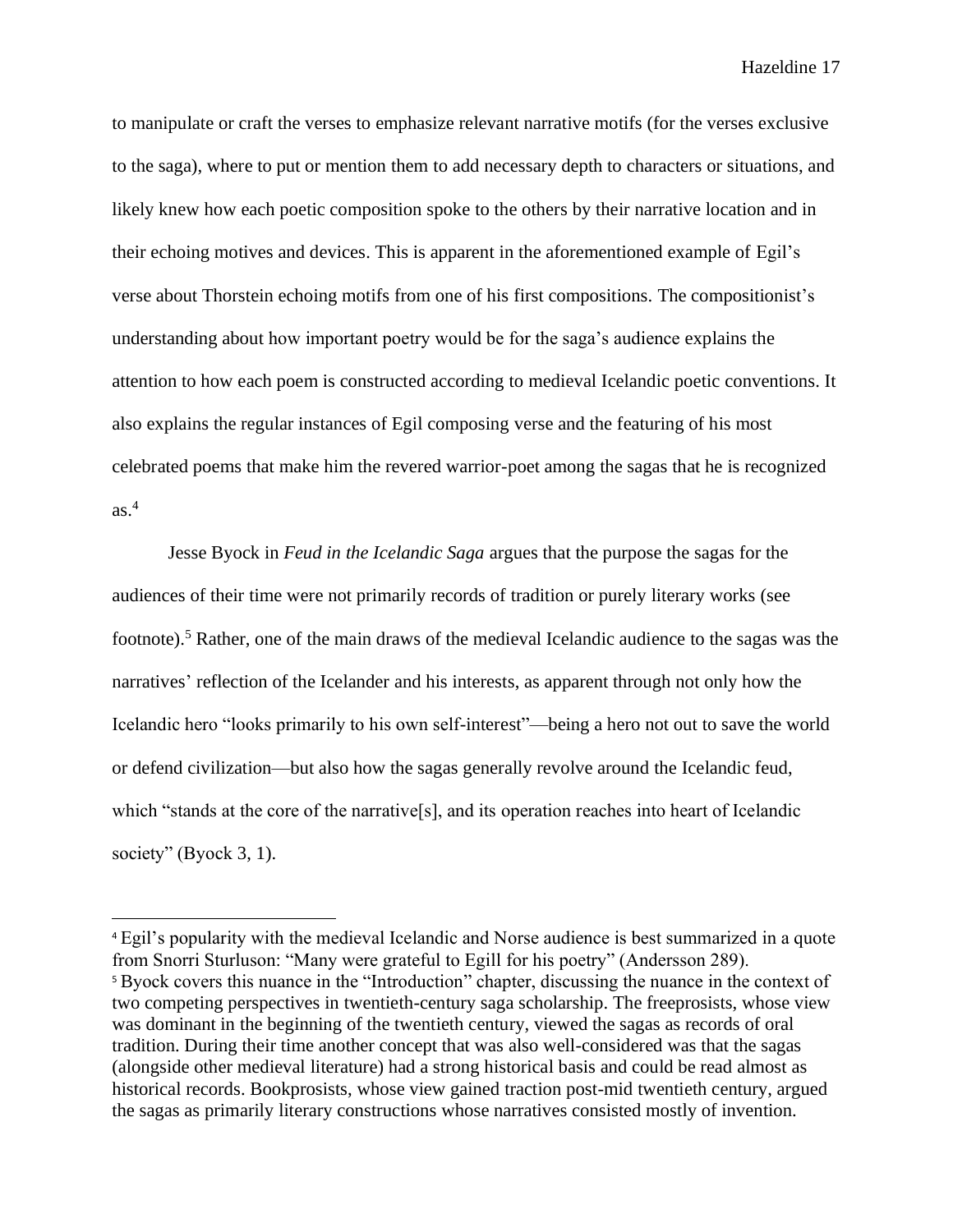Other facets of appeal Byock identifies includes the Christian elements (which Tulinius notes<sup>6</sup>) and subtext. These elements and subtexts lead earlier scholars to conclude that alongside the epic nature of some saga heroes such, the sagateller/writer had to look outside of his own traditions for "the narrative tools adequate for constructing sophisticated tales about their not-sodistant forefathers". Scholars who accepted this view pointed to similarities in the sagas with Germanic heroic traditions or other medieval narrative structures containing "Christian thought and narrative forms, especially hagiography." They then concluded that the sagas were either "end products" or "innovative Icelandic adaptations". Byock rebuts this notion, stating that these features—the presence of similarities to the Germanic heroic tradition and Christian thought are graftings, later additions, and not core elements (Byock 9). Tulinius shares a similar observation in *The Enigma of Egil,* where he writes that it is likely that the compositionist of Egil's Saga included these Christian elements for the Christianizing medieval Icelandic audience; it was not unusual, as the saga was a product of a culture where literature and oral tradition developed to have the tools necessary to facilitate complexity to appeal to its audience in a nuanced manner (pp. 289-294).

The later "grafting" is also evident in the nature of the saga's epilogue where the bones of Egil are dug up and his skull is revealed to have trollish features and proven be unbreakable when a priest tries testing its strength by striking it with an axe (Scudder 204**)**. It is the core subject matter, what makes up the narrative, that demonstrates the inspirations of the stories that "are about the conflicts and the anxiety inherent in [the Medieval Icelanders'] society; between

<sup>6</sup> The recurring number of three and its multiples and their relation to Egil's life (i.e. his age at key narrative points and the number of verses attributed to Egil in the saga) are plausibly a reference to the Holy Trinity, a literary practice not uncommon to medieval writers with Christianized audiences (Tulinius 33).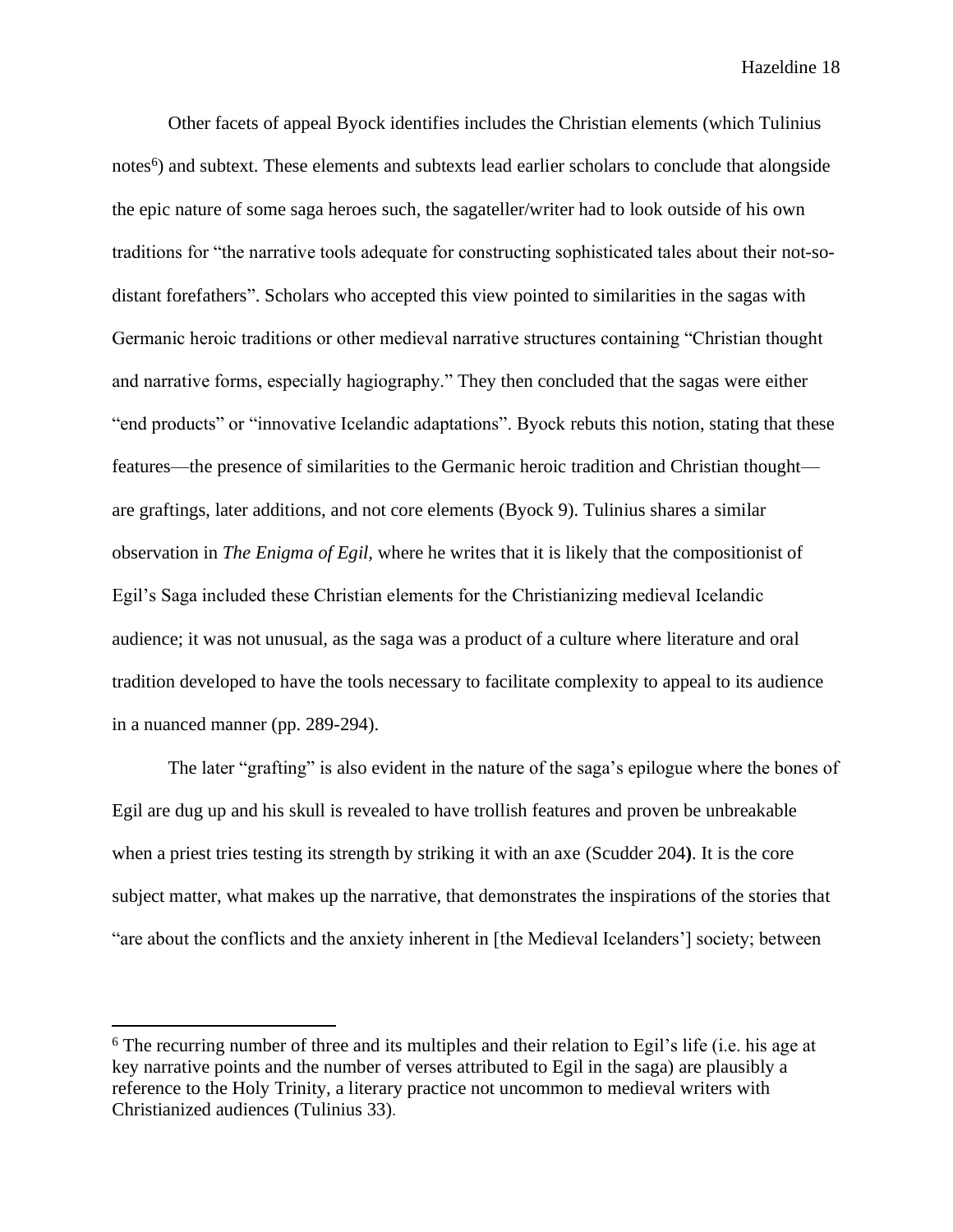the medieval audience and the sagaman there was a contract of *vraisemblance* [or a strong desire in storytelling for there to be believability or an air of authenticity to the subject matter, whether accurate or faithful in spirit, components, and structure] " (Byock 38). Among the sagas there are those that resort to fantastic, magical, and mythological inclusions; Egil's saga mentions shapeshifters, runic magic, and guardian spirits. Though one could argue that these elements technically invalidate the claim that the sagas did not take continental inventions regarding the heroic epic, there is the counter-argument showing that these inclusions play a minor role in the overall narrative and are not the heart of the narrative, as Byock addresses in his introduction (3). In other words, these occurrences are likely additional graftings from more fantastical oral sources or what the storyteller believed would supplement the appeal of the narrative.

Another point of possible appeal the sagas may have had to their original audiences is their narrative complexity and length. Scholars who view the complicated and lengthy narratives as examples of definitive literary construction or something beyond the compositional capabilities of oral storytellers ignore a narrative technique that Byock argues is present throughout the overall structure in the sagas. This "simple compositional technique" equipped the "sagaman to narrate in detail a specific instance of a feud while preparing future conflicts and the involvement of other characters" (Byock 8). The traits of this technique are mirrored in the Ketil pattern—more specifically, the "elements" of it are the types of sub-narratives surrounding a Ketil, all the Ketils together forming a long and loose but apparent narrative chain. In this technique, a simple selection of narrative elements was reorganized by a logic that would preside in the daily lives of the medieval Icelandic audience, a logic that therefore provided the realism the vraisemblance-hungry audience was looking for (8).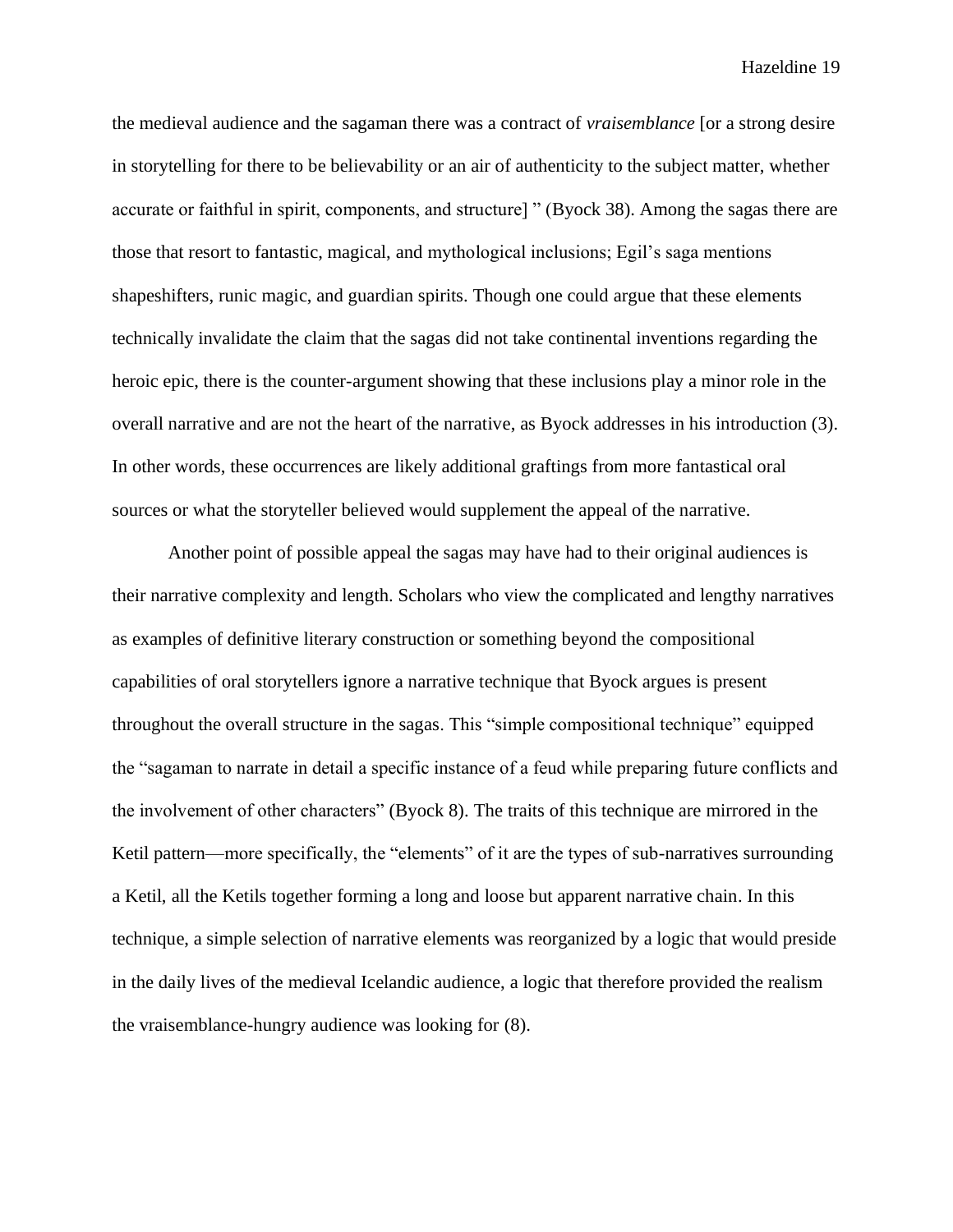Available to the saga compositionist<sup>7</sup> were the logics of the oral tales, family genealogies, and texts of historical focus such as the *Islendingabok,* the *Landnamabok,* and the *Gragas*  (extensive legal compilations) (28). These provided the logic, the understood processes and explanations for events, for the saga narratives. In most cases, the logic that guided the narrative element groups was that of the feud, which was definite enough to maintain an air of realism but open enough for the elements in the groups to be "[combined] in a variety of ways and [be] not sequentially bound." These groups would then be linked to one another, yet still share a same basic set of elements with the only major variation being what logic was applied and what new characters entered. While the narratives may seem complex on the surface, when deconstructed (as with the Ketil Pattern) their mechanism appears simple. How the typical saga can produce unique and unexpected complexity is evident in that this "technique of prose composition is simple" and "adaptable; in this quality lies its vitality" or its ability to provide innovative and new sagas of extensive length that maintained "an aura of plausibility" while being not beyond the capabilities of a competent storyteller (8).

Other patterns or devices that may involve a logic centered on audience expectation is Tulinius' observation that the narrative structure of the second part, if distinguished by chapter, matches the structure of Egil's *Hofuthlausn.* This is less of a logic in regard to telling a complex story with a simple technique, as it instead works upon the audience's familiarity with poetry, specifically Egil Skallagrimsson's. The over-structure that seems to intentionally resemble one of the saga's most notable verses is fitting to organize the episodic life narrative of a revered warrior-poet. Considering the certain case that the saga was composed from numerous accounts

<sup>7</sup> As previously mentioned, whether it was one compositionist or several who were responsible for the saga material's final organization is not certain in scholarship. To avoid confusion, the compositionist(s) are referred to in a general singular term.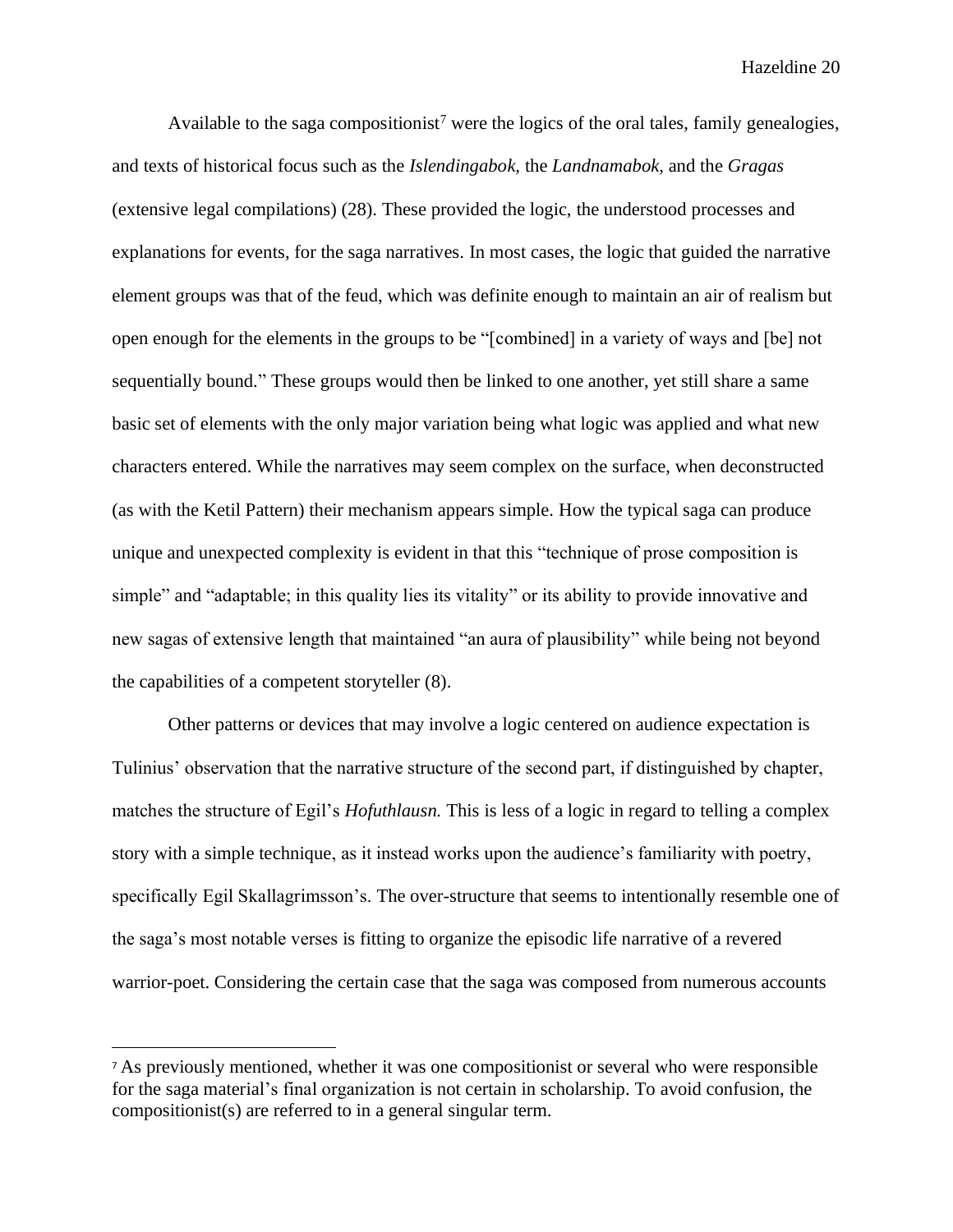and sources, using the structure of a poem seems not only intuitive but an ideal means to handle such an extensive work of composition, written or told.

The saga audience of what likely was a later telling/writing down of Egil's Saga were likely interested in a Christian interpretation, as strongly suggested by the grafting of Christian narratives in the epilogue. Much earlier audiences, certainly those from the start, were invested in hearing about the warrior poet, his poetry, his lineage, the accounts, the local tales, the traditions, and all the other narrative elements involved in the composition of Egil's Saga. This plausible development process suggests that the saga was re-composed for shifting tastes. Saga scholarship (including a few of the aforementioned) has addressed the likelihood of recomposition.

Egil's Saga was influenced by an awareness of the political atmosphere of its time, defined by a development of an Icelandic cultural and political identity distinct from its roots (Andersson, *The Growth of the Medieval Icelandic Sagas*). The real Egil Skallagrimsson is recorded as a court poet in the *Skaldatal* (a catalogue of poets), yet in his saga he is portrayed as very difficult to keep near Norwegian royalty (or royalty near him) (Nordal 41). While the saga focusing on Norwegian King Magnus and Harald view their royal policies "at arm's length and somewhat obliquely," the sagateller/writer of Egil's saga "brings the political issues much closer to home". According to Andersson, Egil's Saga demonstrates a shift in perspective where "Icelanders are no longer measured against Norwegian kings" but instead "the kings are measured against an Icelandic protagonist"; the saga serves as a "temporizing diplomacy" that satisfies two separate audiences with contrasting interests: one Icelandic and the other Norwegian (41). Whereas the other sagas Andersson analyzes use the cameo of the Icelander to boast in proximity to Norwegian royalty, Egil's Saga puts the Icelander up against Norwegian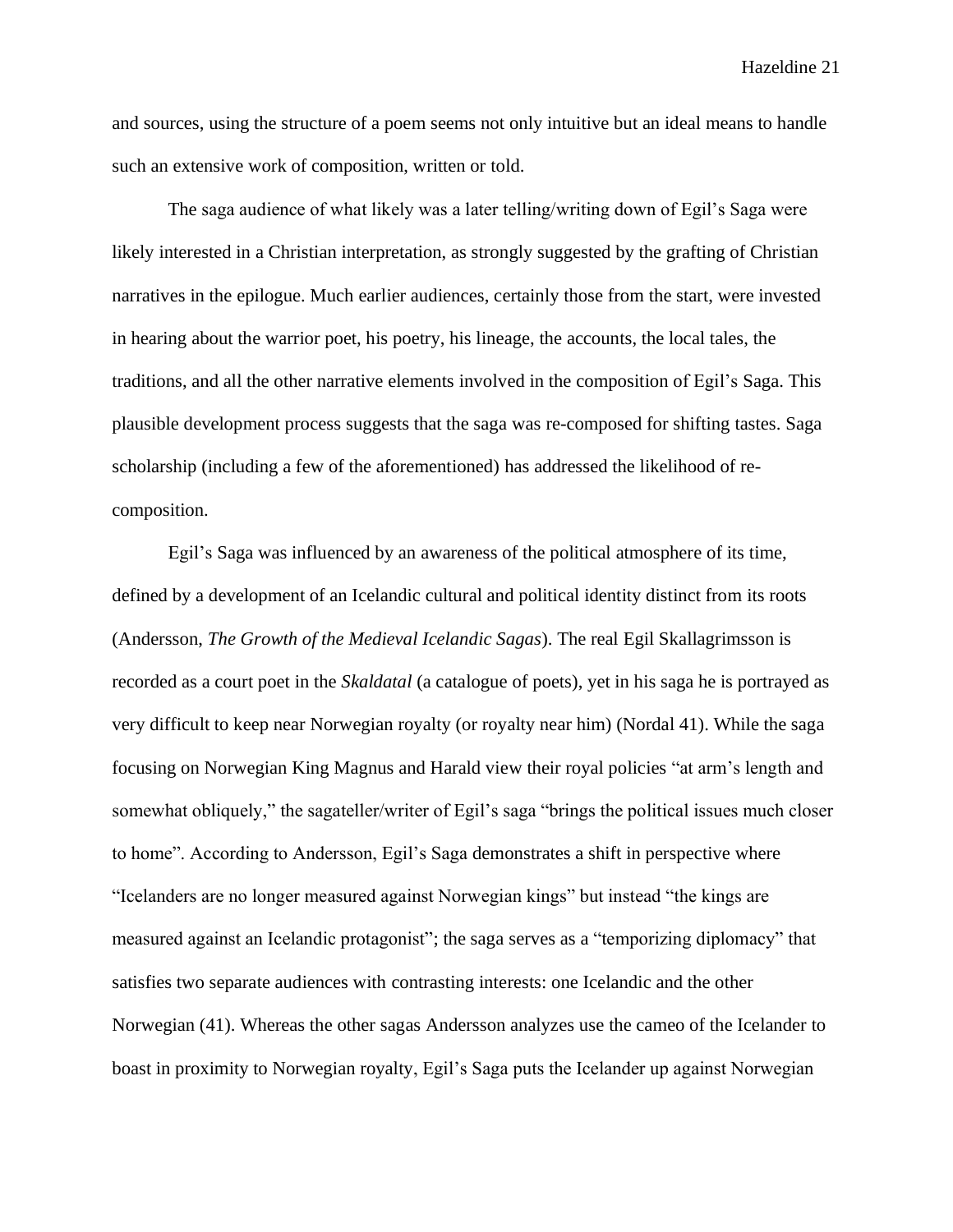royalty on a regular basis. However, its teller/writer shows some restraint and sensitivity for the dual readership, some of whom may not be so enthusiastic for what could've been an easily polarizing tale. The sagateller/writer in this instance diplomatizes the narrative with the "ironizing ambiguity in Egil's character". This ambiguity "results in a more complex portraiture than was practiced in the early sagas" (Andersson 206). A famous Icelandic court poet with more depth and ambiguity to him makes interest in his narrative more negotiable. He is thereby easier to digest to an audience more likely to favor the Norwegians he is difficult with. This handling is similar to the previously mentioned saga of Norwegian kings that utilized a complex portrayal of King Harald to appeal to a broader audience rather than repel them with a more aggressive portrayal of a notorious king.

Andersson notes that Egil's Saga's portrayal of politics and political actors was not only built upon interests of its audience and tellers of its time, but it also opened the way for "the development of literary subterfuge" and an "increasingly overt self-assertiveness in the Icelandic sagas". The sagas in this case therefore served as a cultural-political vehicle for the attitudes fostered under the political strains between Iceland and Norway. One of such sagas displaying these qualities is the later *Laxdaela saga*. Its focus on Iceland is not only greater compared to previous sagas such as Egil's but bestows early Iceland "with a quasi-royal grandeur". The shift in self-perception is clear with Icelanders no longer having to contend with the glory and might of Norwegian royalty, but instead "[traveling] to the Norwegian court for an opportunity to display their own accomplishments" (207).

As for the political attitude and identity portrayed in Egil's Saga, his travels to the Norwegian court is less about displaying Icelandic glory and more about the Icelander confronting a king whose family has acted against his for generations. This is not to say the saga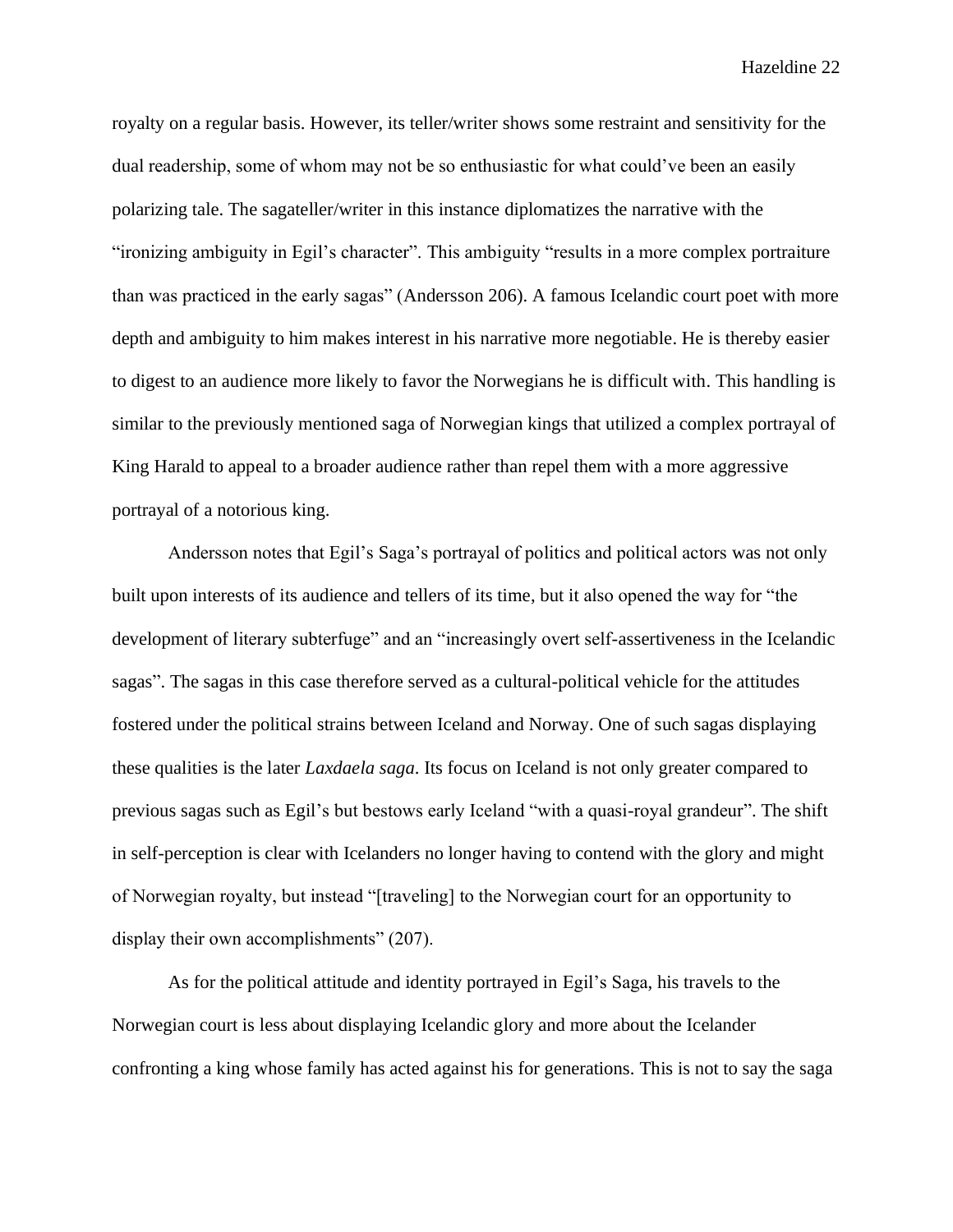itself takes a neutral stance in the political struggle, but more so takes a position that highlights Icelandic grievances but does so with nuance. Rather than alienate one audience with a foul betrayal of Norwegian royalty and with a glorifying portrayal of Egil Skallagrimsson or lose the interest of both with a tepid portrayal of either, the author of Egil's Saga portrays both poet and king as formidable, complicated, and interesting opponents regardless of who may seem to have the advantage in the situation they are in.

#### **Egil's Saga: The Purpose of Its Compositionist**

As seen throughout Egil's Saga, from the nature of its origins, to its prose, to its poetry, and to its historical purpose, the sagateller/writer has composed his source material to add a sense of cohesion throughout the saga's complicated composition. Aware of his contemporary audiences and their tastes, the compositionist who shaped the saga organized and grafted to what appealed to medieval Icelanders, whether they sought Christian interpretations, complex narratives surrounding land disputes under the Icelandic feud, the poetic depth from a revered poet, or a tale that reflected their social and political realities.

What Egil's Saga's composition shows is that a storyteller takes what knowledge they have gathered over the years and through the careful application of authorial liberty shape what they know into the context and logic of narrative. A good storyteller can tell narratives that not only entertain, inform, remind, preserve, and demonstrate, but generates discussion and discourse, whether it be with the audience or with other storytellers. This discussion in the sagas is evident in Andersson's analysis of how each saga responded to its predecessor by approaching similar topics but then handling them differently. A storyteller of high achievement and purpose, such as a saga-teller, handles the information they present with sensitivity to the tradition behind their materials, to what appeals to their audiences (what invests them into the story), and what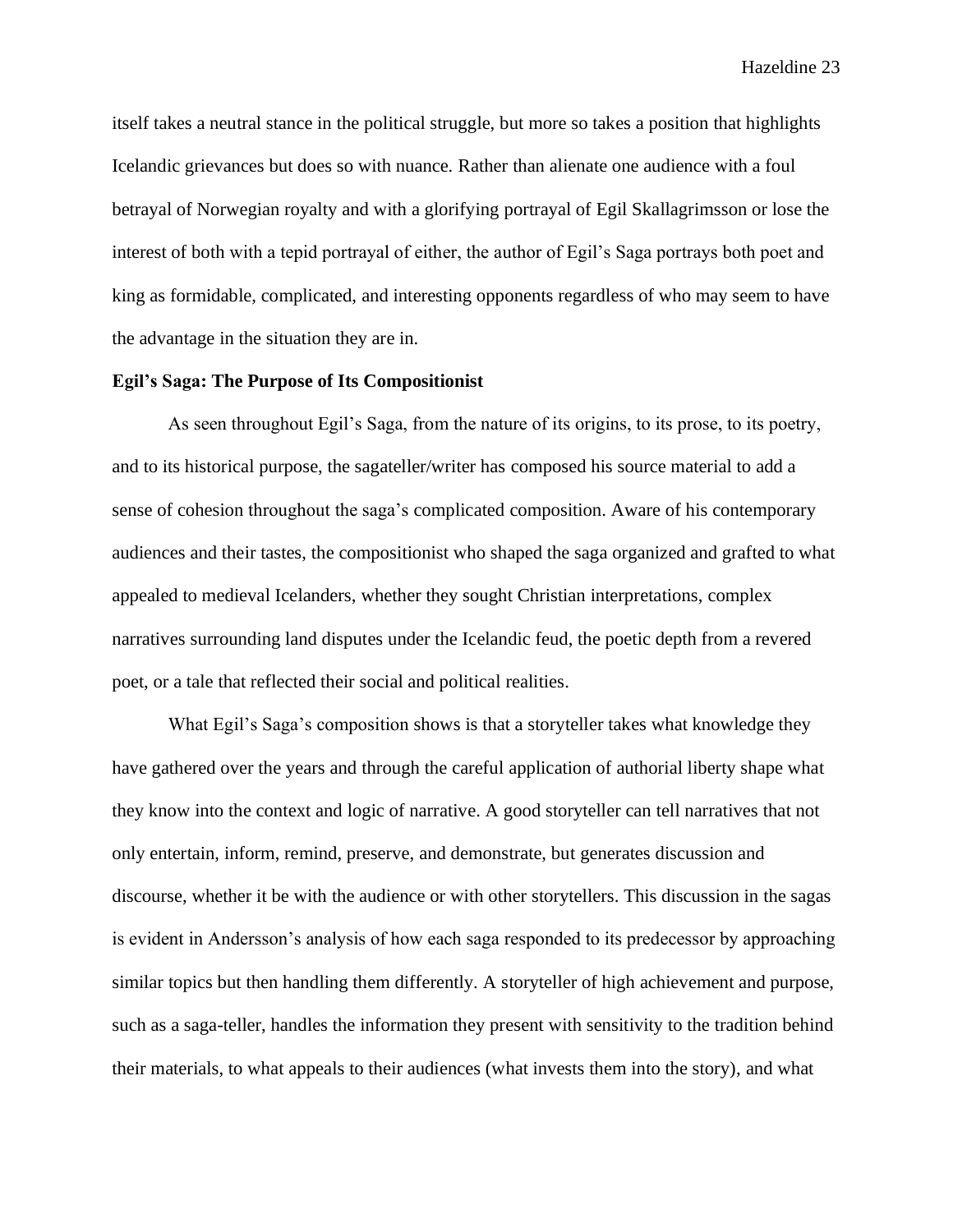they want others to take from their compositions. What Egil's Saga says about storytelling is that it is a craft of discourse beyond simply getting a point across. Storytelling at its strongest approaches a subject of interest and speaks of it through the nuance and specificity of narrative. It ties together information that would seem to excessive or unnecessary in normal communication (as seen in the second part of Egil's saga) and by bringing contextual cohesion to a multitude of topics, a compositionist can present a picture broader than a single perspective, and can speak to more than one discussion. Egil's Saga and its titular character show that a good storyteller tells a story not only to entertain and inform, but to also to provoke interest in what is involved in the story even if audiences are not initially interested in the details.

As testified again and again by the inquiry of scholars and by the persistence of Egil's Saga in the minds of its audience throughout history, the sagamen of medieval Iceland demonstrate the ultimate worth of a storyteller in the narratives that have survived the transition of time and place, drawing the interests of new readers centuries after the events occurred and their oral accounts were created, and granting other audiences a glimpse into the medieval Icelandic mind. Storytelling is not simply the act of informing while entertaining the audience. As the composition of Egil's Saga demonstrates, storytelling is the craft of contextualizing what is told in a way that subtly guides and provokes the knowledge and curiosity of the audience.